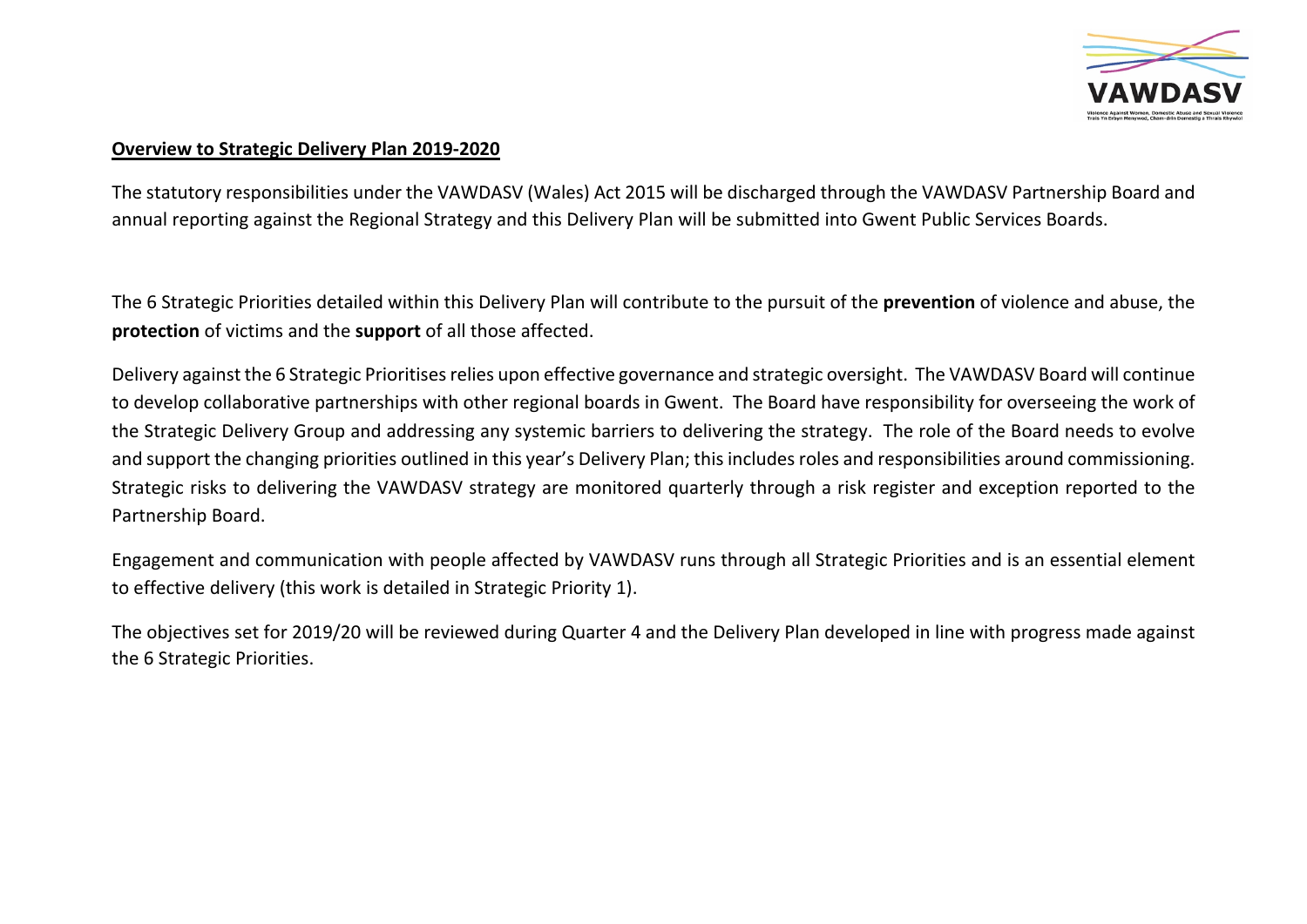

#### **Strategic Priority 1 – Increase awareness and challenge attitudes of VAWDASV across Gwent**

**Outline of Need:** Providers tell us that there are many lost opportunities to make every intervention an effective and preventative one. Domestic Homicide Reviews highlight missed opportunities to intervene. We need professionals and members of the community, to recognise signs, to safely ask questions and take appropriate action. A focus on prevention is important if we are to break the cycle of abuse and will mean working holistically to tackle VAWDASV, including working with perpetrators, undertaking awareness raising work across all communities including children and young people. Providers have expressed concern about prioritising early intervention and young people. Providers have expressed concern about prioritising early intervention and prevention alongside other competing priorities for the public sector. We must ensure early intervention and prevention is core business across all Strategic Priorities.

| <b>Awareness raising</b>                                          |                                                                                                                                                                                                                                                                                                      |           |                                        |                   |
|-------------------------------------------------------------------|------------------------------------------------------------------------------------------------------------------------------------------------------------------------------------------------------------------------------------------------------------------------------------------------------|-----------|----------------------------------------|-------------------|
| <b>Key Actions</b>                                                | <b>Progress/Barriers</b>                                                                                                                                                                                                                                                                             | By when   | <b>Sub Group Lead</b>                  | <b>RAG Status</b> |
| Design and disseminate Gwent Services Brochure                    | Content agreed by C&E Group. Awaiting<br>draft from marketing - hoping to launch in<br>September 2019<br>Print concerns expressed - poster to link to<br>section on website which will be easier to<br>keep up to date. Brochure updated with<br>direct URL:<br>www.gwentsafeguarding.org.uk/support | June 2019 | Communication<br>& Engagement<br>Group | Completed         |
| Disseminate Welsh Government campaign resources<br>to local areas | Next campaign expected in the summer                                                                                                                                                                                                                                                                 | On-going  |                                        |                   |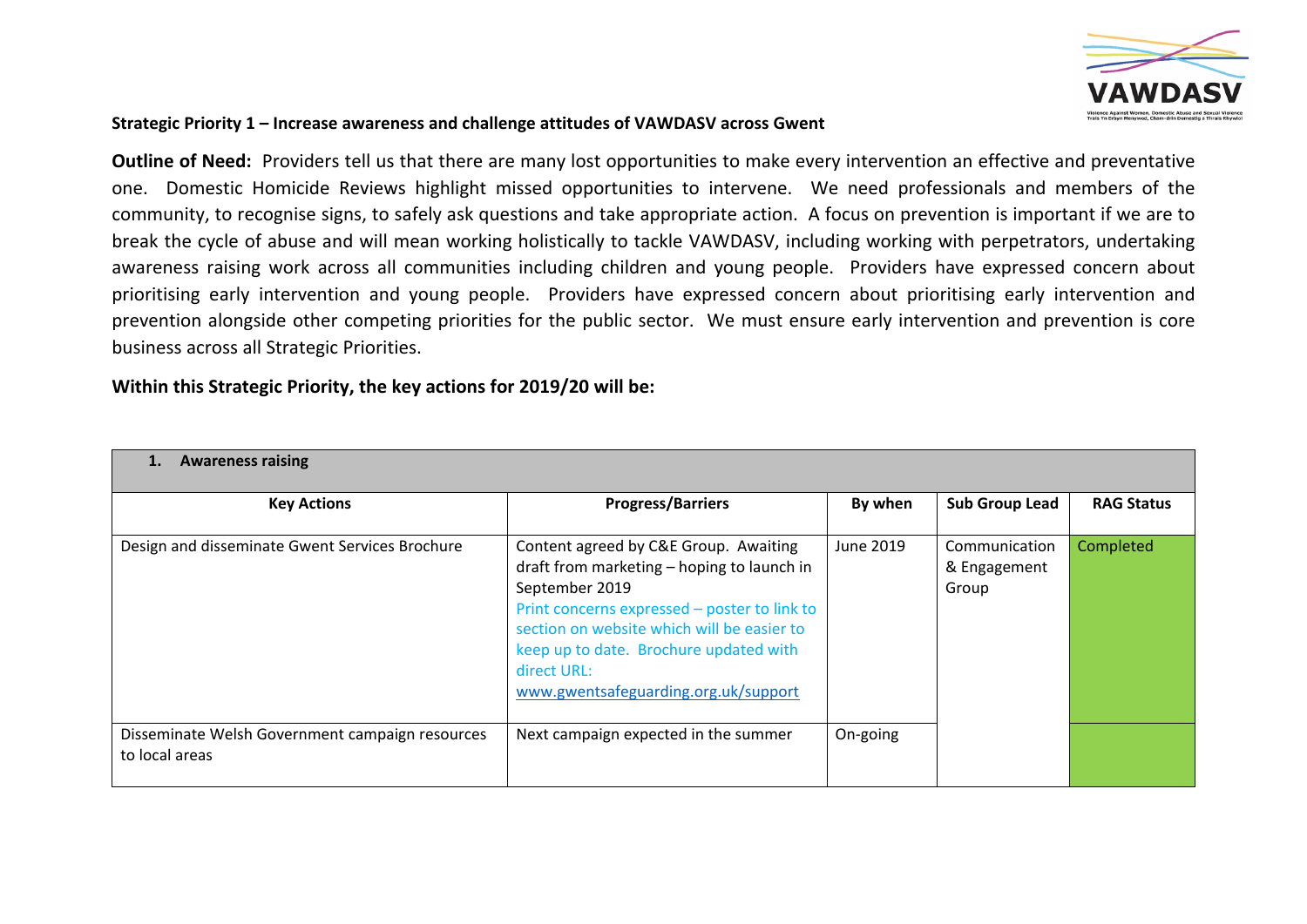

|                                                                                                  | WG campaign focused on control targeting<br>young people will now be released in<br>September.<br>All resources shared electronically, with                                                                                                                                                                                                                          |                              |           |
|--------------------------------------------------------------------------------------------------|----------------------------------------------------------------------------------------------------------------------------------------------------------------------------------------------------------------------------------------------------------------------------------------------------------------------------------------------------------------------|------------------------------|-----------|
|                                                                                                  | services and at community events<br>WG YP campaign supporting the school<br>ambassador project in Gwent schools.                                                                                                                                                                                                                                                     |                              |           |
| Design and disseminate Gwent awareness posters                                                   | Proof of concept has been developed -<br>awaiting confirmation<br>Meetings with Gwent Police arranged to<br>ensure a joint approach<br>First roll out planned for September 2019<br>Delay due to election announcement -<br>now to be published in the New Year<br>Being published late January/early<br>February 2020 - awaiting volunteer<br>interviews with media | On-going                     |           |
| Develop a Gwent key dates/events calendar to<br>support the wider Welsh Government calendar      | Agreed by C&E Group last week (June)<br>Activities highlighted and prioritised.<br>Added to each meeting agenda                                                                                                                                                                                                                                                      | <b>June 2019</b><br>Complete | Completed |
| Focused campaign for older people experiencing<br>VAWDASV - including adult child - parent abuse | Agreed by C&E Group last week (June)<br>Focus groups to be facilitated in<br>October/November - based on feedback<br>from Expert Panel - planning to commence<br>December with roll out in January 2010<br>Meeting arranged for January 2020 to<br>design a facilitator pack to support this                                                                         | December<br>2019             |           |
| Facilitate a VAWDASV session at the Local<br>Safeguarding Practitioner events                    | May and November sessions completed                                                                                                                                                                                                                                                                                                                                  | May &<br>November<br>2019    | Completed |
| Organise a Gwent wide White Ribbon event                                                         | Discussing with Local Authorities<br>Will be held in Caldicot Castle                                                                                                                                                                                                                                                                                                 | November<br>2019             | Completed |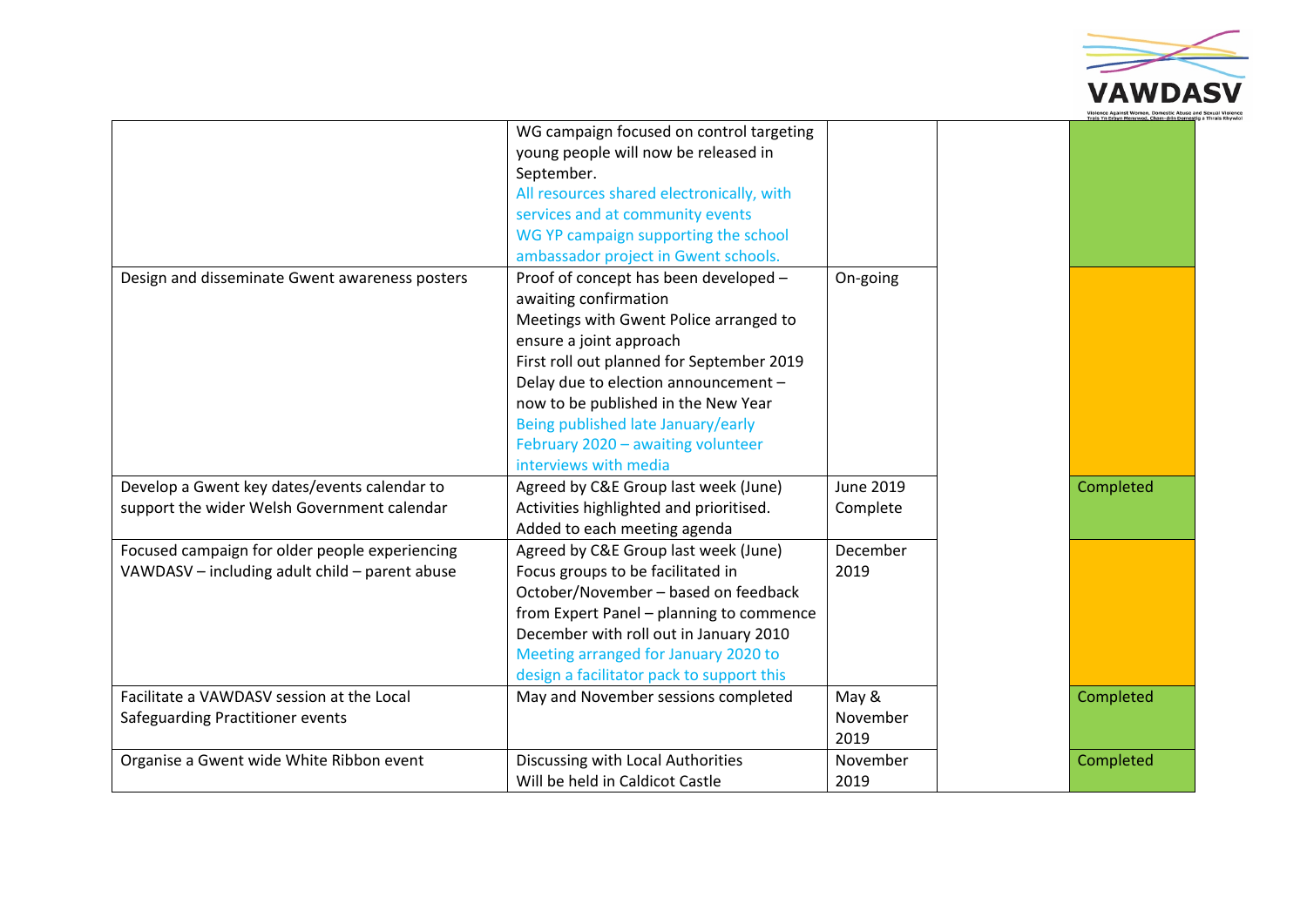

|                                                                                                             |                                                                                                                                                                                                                                                                                                                                             |                   | Trais Yn Frhyn Menywod, Cham-drin Dome |
|-------------------------------------------------------------------------------------------------------------|---------------------------------------------------------------------------------------------------------------------------------------------------------------------------------------------------------------------------------------------------------------------------------------------------------------------------------------------|-------------------|----------------------------------------|
|                                                                                                             | Event held in Caldicot - well attended                                                                                                                                                                                                                                                                                                      |                   |                                        |
| Facilitate a Gwent and National conference – theme to<br>be agreed                                          | To be discussed later in the year<br>Theme $-$ seldom heard voices $-$ planning<br>begun - hoping for celebrity support<br>This may not be possible this year                                                                                                                                                                               | <b>March 2020</b> |                                        |
| Develop and produce a regular Gwent VAWDASV<br>newsletter for professionals                                 | Spring content discussed at C&E Group<br>Currently being designed<br>Summer issue disseminated<br>Agreed this isn't widely utilised so<br>communications to be more focused and<br>based on key activities and information<br>This will be replaced with a Regional<br>briefing based on actions completed across<br>all partnership groups | <b>March 2020</b> | Completed                              |
| Ensure sustainable delivery of objectives beyond 19/20<br>by enhancing links with wider safeguarding groups | Shared agendas - website work                                                                                                                                                                                                                                                                                                               | <b>March 2020</b> | Completed                              |

#### **2. Website development**

| <b>Key Actions</b>                                  | <b>Progress/Barriers</b>                  | By when           | <b>Sub Group Lead</b> | <b>RAG Status</b> |
|-----------------------------------------------------|-------------------------------------------|-------------------|-----------------------|-------------------|
|                                                     |                                           |                   |                       |                   |
| Develop and sign off Gwent Safeguarding website     | Website content designed for launch this  | Completed         | Communication         | Completed         |
| content for VAWDASV pages                           | month - being reviewed                    |                   | & Engagement          |                   |
|                                                     |                                           |                   | Group                 |                   |
|                                                     | Website live - review ongoing             |                   |                       |                   |
| Promote Gwent Safeguarding website including        | <b>Bulletins and LSN events</b>           | <b>March 2020</b> |                       | Completed         |
| VAWDASV pages                                       | On all information including presentation |                   |                       |                   |
|                                                     | slides and awareness posters              |                   |                       |                   |
| Review and update VAWDASV pages on Gwent            | C&E Group and others invited to review    | <b>March 2020</b> |                       | Completed         |
| Safeguarding website based on feedback and research |                                           | with updates      |                       |                   |
|                                                     |                                           | if required       |                       |                   |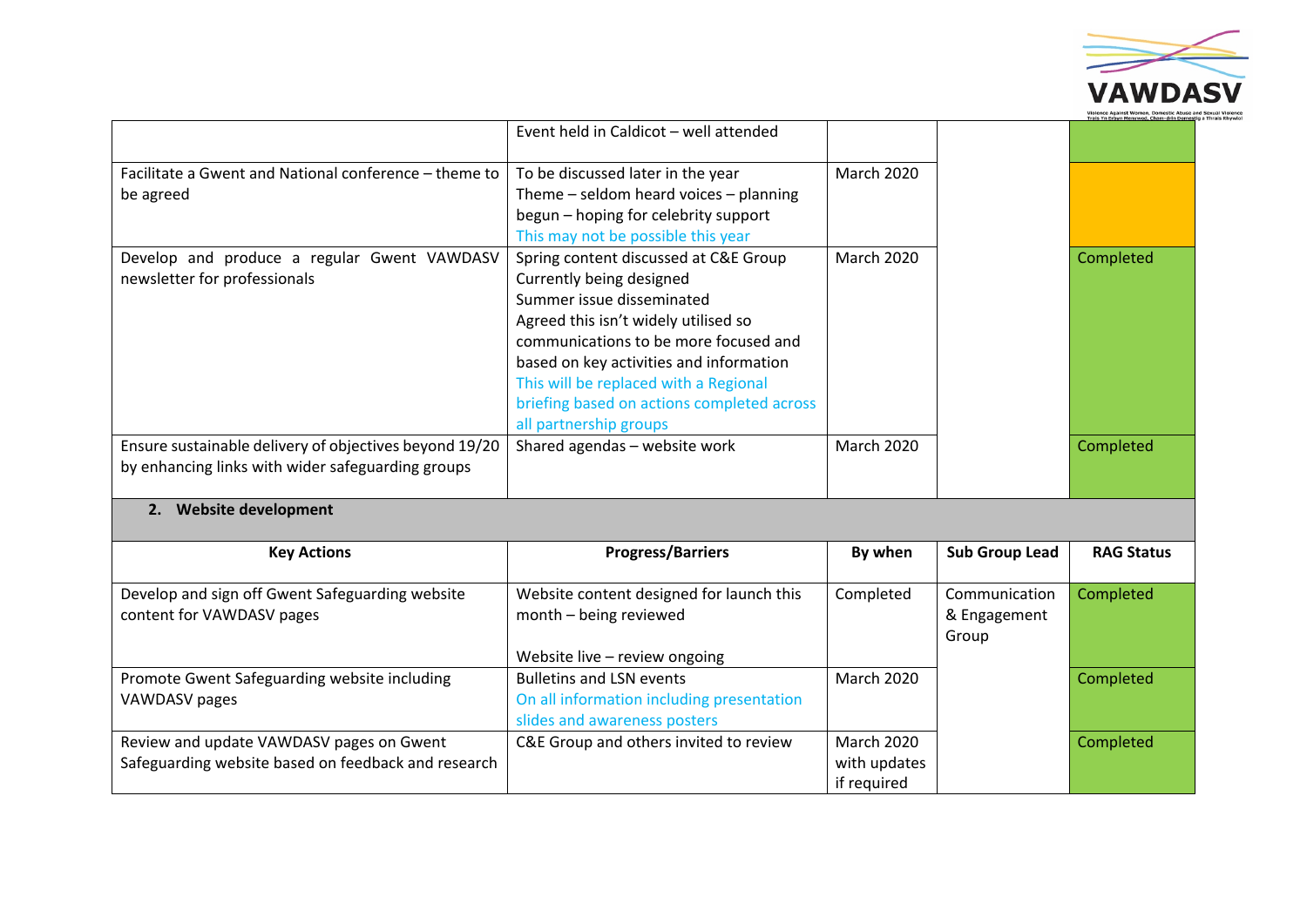

#### **3. Engagement work**

| <b>Key Actions</b>                                      | <b>Progress/Barriers</b>                    | By when           | <b>Sub Group Lead</b> | <b>RAG Status</b> |  |  |
|---------------------------------------------------------|---------------------------------------------|-------------------|-----------------------|-------------------|--|--|
|                                                         |                                             |                   |                       |                   |  |  |
| Support the development of a Male victim                | Third session arranged                      | May 2019          | Communication         | Completed         |  |  |
| continuation focus and support group                    | Meeting again in July                       |                   | & Engagement          |                   |  |  |
|                                                         | Established Group with guest speakers       |                   | Group                 |                   |  |  |
|                                                         | Posters developed to share with services    |                   |                       |                   |  |  |
| Undertake focused engagement activities with older      | Later this year                             | <b>March 2020</b> |                       |                   |  |  |
| people                                                  |                                             |                   |                       |                   |  |  |
|                                                         | Planning has begun with C&E Group           |                   |                       |                   |  |  |
|                                                         |                                             |                   |                       |                   |  |  |
| Support the Expert Panel to oversee engagement          | Productive meeting held in September -      | <b>March 2020</b> |                       |                   |  |  |
| activities across the Strategic Priorities and feedback | next one planned for March 2020             |                   |                       |                   |  |  |
| advice and guidance                                     |                                             |                   |                       |                   |  |  |
|                                                         |                                             |                   |                       |                   |  |  |
| Develop and maintain involvement pages on the           | In place $-$ to be reviewed.                | May 2019          |                       | Completed         |  |  |
| Gwent Safeguarding website to include Inclusion and     |                                             |                   |                       |                   |  |  |
| <b>Engagement Manual</b>                                |                                             |                   |                       |                   |  |  |
|                                                         |                                             |                   |                       |                   |  |  |
| Develop links with Gwent Police Survivor Engagement     | Newly appointed and invited to all relevant | January 2020      |                       | Completed         |  |  |
| Coordinator to ensure cross-agency learning             | sub groups to share learning across all     |                   |                       |                   |  |  |
|                                                         | partner agencies                            |                   |                       |                   |  |  |
|                                                         |                                             |                   |                       |                   |  |  |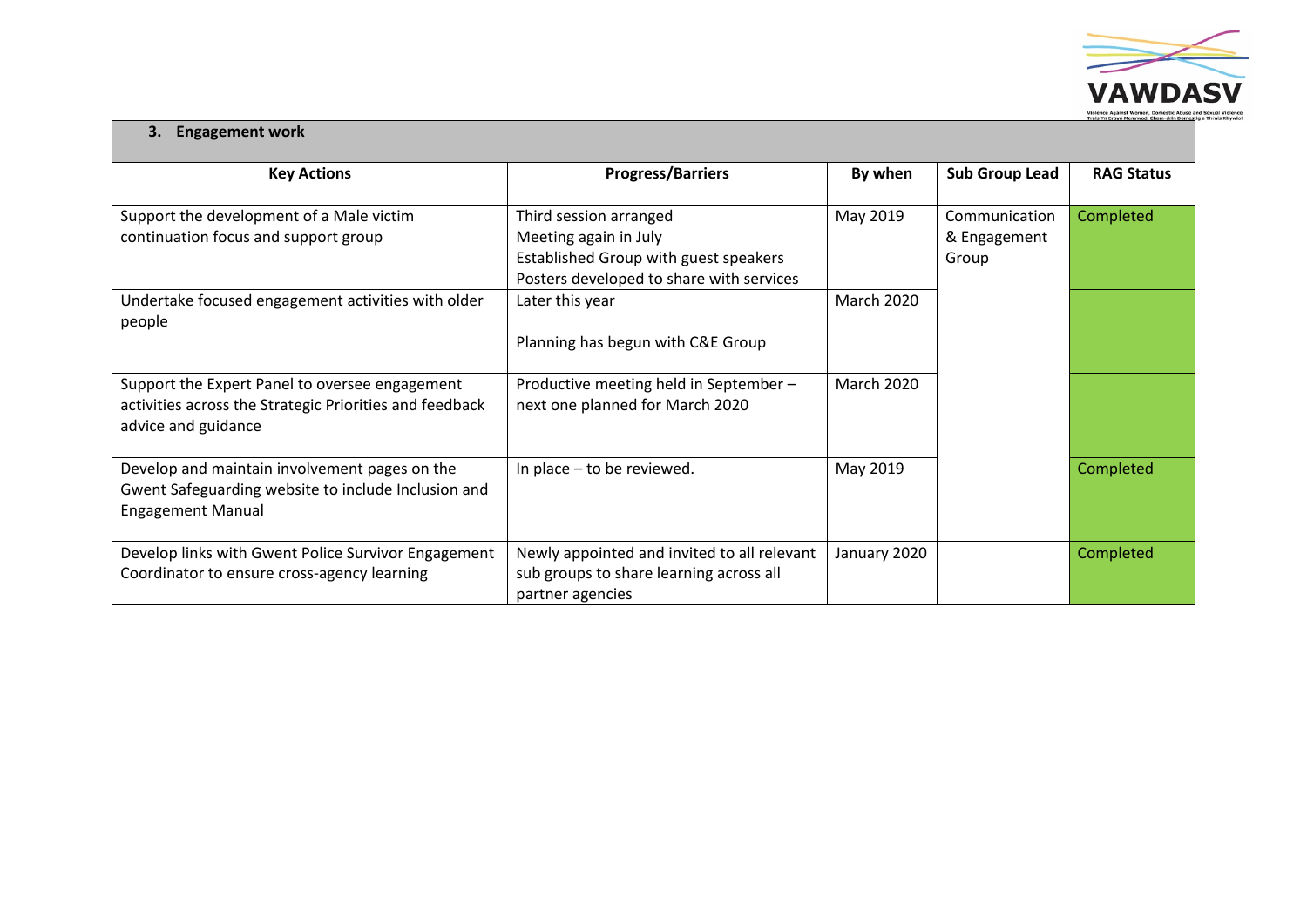

# Strategic Priority 2 – Increase awareness of children and young people on safe, equal and healthy relationships, and that **abusive behaviour is always wrong**

**Outline of Need:** Survivors felt that there was not enough education about healthy relationships and gender equality to prevent future abusive behaviour particularly where children had already been subjected to violence and abuse in their own homes. Raising awareness of safe and healthy relationships enables young people to differentiate between what is acceptable and unacceptable behaviour. It is also important that we educate children and young people to know that help is available, as well as how to access that support.

| <b>Whole Education Approach</b>                                                                                                                                                                                        |                                                                                                                                                                                                                                                                                                                                                            |           |                                      |                   |
|------------------------------------------------------------------------------------------------------------------------------------------------------------------------------------------------------------------------|------------------------------------------------------------------------------------------------------------------------------------------------------------------------------------------------------------------------------------------------------------------------------------------------------------------------------------------------------------|-----------|--------------------------------------|-------------------|
| <b>Key Actions</b>                                                                                                                                                                                                     | <b>Progress/Barriers</b>                                                                                                                                                                                                                                                                                                                                   | By when   | <b>Sub Group Lead</b>                | <b>RAG Status</b> |
| Maintain the effective development of working group                                                                                                                                                                    | Group has meet again in May. Engagement<br>is high and good cross working is being<br>established. Next meeting 4 <sup>th</sup> July<br>Meetings are now scheduled once a term.<br>Sept, Jan and April.                                                                                                                                                    | On-going  | Whole<br>Education<br>Approach Group |                   |
| Establish links with:<br><b>ACEs</b><br><b>Operation Encompass</b><br>Specialist providers<br>Pioneer Schools and to ensure work is taking<br>place to look at the new curriculum for the<br>Health and Wellbeing AoLE | Links with all groups are established;<br>invitations accepted to the July meeting.<br>Impacts of New Curriculum (including<br>Health and Well-being - Relationships and<br>Sexuality Education) are ongoing and key<br>documents are being reviewed.<br>The new curriculum was launched on the<br>30 <sup>th</sup> April 2019. Feedback is open until the | June 2019 |                                      |                   |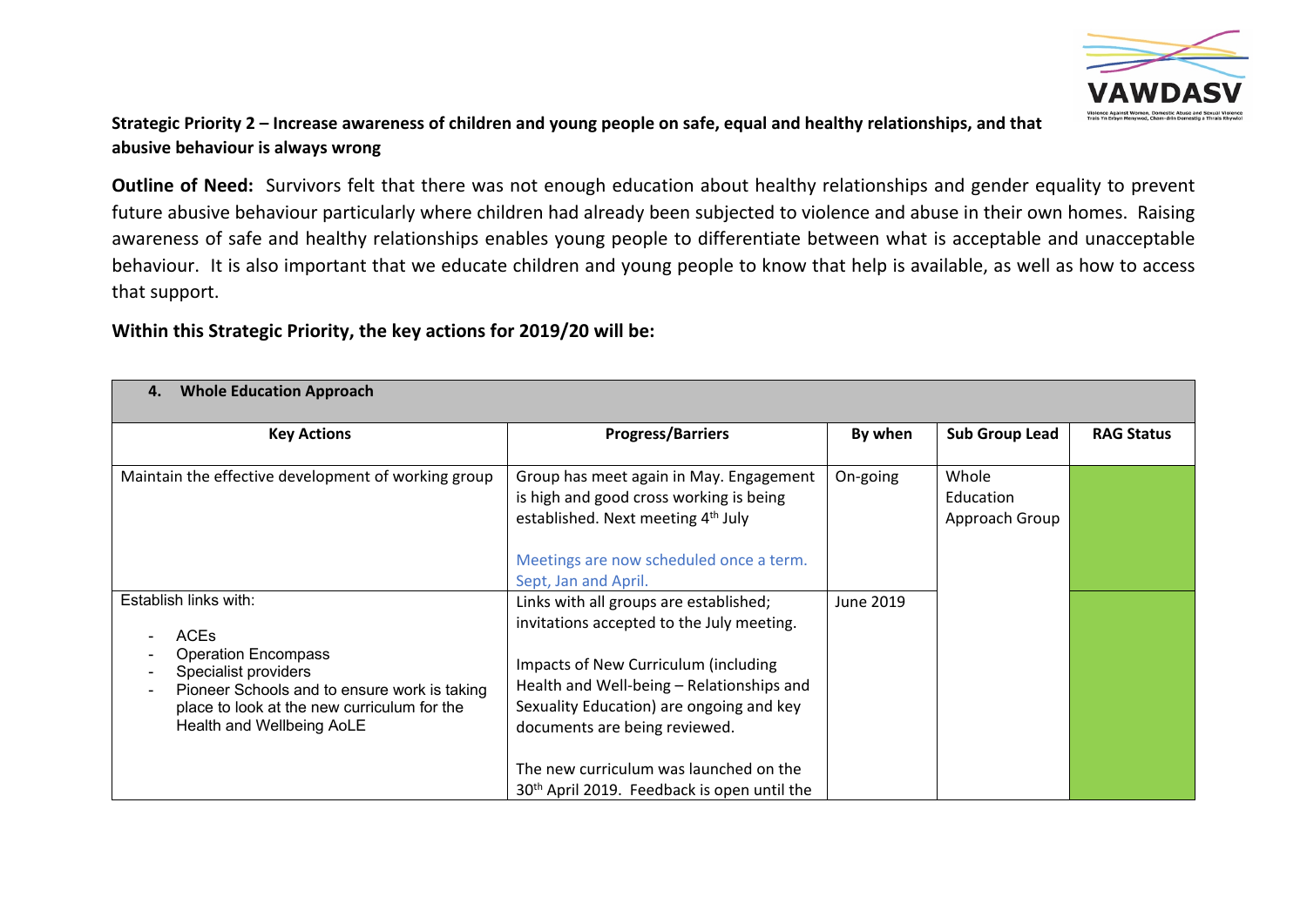

|                                                     | 19th July.                                   |                  |  |
|-----------------------------------------------------|----------------------------------------------|------------------|--|
|                                                     | https://curriculumforwales.gov.wales/        |                  |  |
|                                                     |                                              |                  |  |
|                                                     | Consideration of this has been done and      |                  |  |
|                                                     | has been reflected within the guidance for   |                  |  |
|                                                     | School                                       |                  |  |
|                                                     |                                              |                  |  |
| Develop Guidance for Gwent                          | This is in its final stages and was reviewed | June 2019        |  |
|                                                     | by group in May. Final draft on schedule     |                  |  |
| (to include the promotion of resources available to | for June with July release to schools via    |                  |  |
| schools such as Primary and Secondary Agenda)       | Safeguarding leads                           |                  |  |
|                                                     |                                              |                  |  |
|                                                     | Final draft is to be reviewed by the WEA     |                  |  |
|                                                     | group in July.                               |                  |  |
|                                                     |                                              |                  |  |
|                                                     |                                              |                  |  |
|                                                     | Final draft was reviewed by group and is     |                  |  |
|                                                     | now with schools for consultation with       |                  |  |
|                                                     | approved version to be sent to schools in    |                  |  |
|                                                     | September.                                   |                  |  |
|                                                     |                                              |                  |  |
|                                                     | Final draft took longer than expected but    |                  |  |
|                                                     | will be sent to schools second week of       |                  |  |
|                                                     | December.                                    |                  |  |
|                                                     |                                              |                  |  |
|                                                     | Final Draft completed. This will continue to |                  |  |
|                                                     | be monitored and updated by the WEA Sub      |                  |  |
|                                                     | Group.                                       |                  |  |
| Disseminate Guidance to schools                     | Final Draft sent to Safeguarding leads to    | July 2019        |  |
|                                                     | send to schools in December feedback so      |                  |  |
|                                                     | far has been positive.                       | September        |  |
|                                                     |                                              | 2019             |  |
| Data sharing each quarter (Spectrum)                | Ongoing                                      | <b>July 2019</b> |  |
|                                                     |                                              |                  |  |
|                                                     |                                              |                  |  |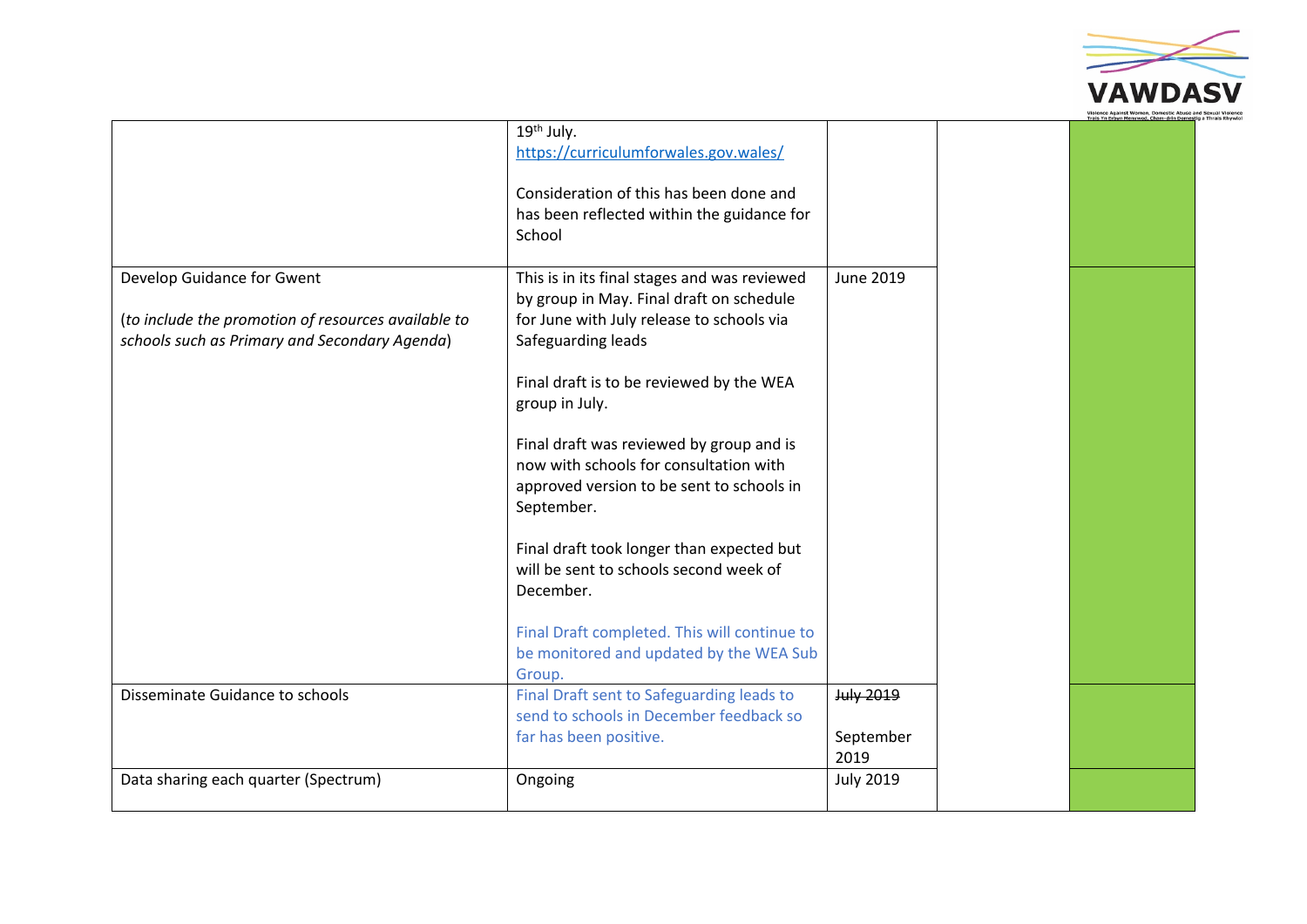

|                                                                                                                        | This is part of each meeting. This will<br>become more broad as time goes on to<br>best understand and see the various<br>streams of work that are available and<br>delivered to schools.                                                                   | September<br>2019<br>January 2020<br>April 2020 |  |
|------------------------------------------------------------------------------------------------------------------------|-------------------------------------------------------------------------------------------------------------------------------------------------------------------------------------------------------------------------------------------------------------|-------------------------------------------------|--|
|                                                                                                                        | Currently this is looking at Operation<br>Encompass data and Spectrum Data. We<br>are also reviewing and considering data<br>from the specialist sector.                                                                                                    |                                                 |  |
| Enable effective use of Spectrum                                                                                       | Ongoing and will be sign posted to in the<br>guidance. This will be reviewed through<br>quarterly data.                                                                                                                                                     | On-going                                        |  |
|                                                                                                                        | Spectrum to provide Gwent with data for<br>each Gwent school since roll out to<br>consider uptake and involvement within<br>schools this will then be monitored and<br>will collate increases in involvement with<br>the actions and work of the WEA Group. |                                                 |  |
| Review data of specialist sector schools work                                                                          | This will be considered more fully in the<br>July meeting<br>We are also currently considering data                                                                                                                                                         | October<br>2019                                 |  |
|                                                                                                                        | input from the specialist sector                                                                                                                                                                                                                            |                                                 |  |
| Wider involvement with WWA and WG regarding<br>toolkits and monitoring of school's approach and<br>response to VAWDASV | Meeting to be arranged with WWA and<br>Safeguarding Leads to discuss appropriate<br>implications and tools.                                                                                                                                                 |                                                 |  |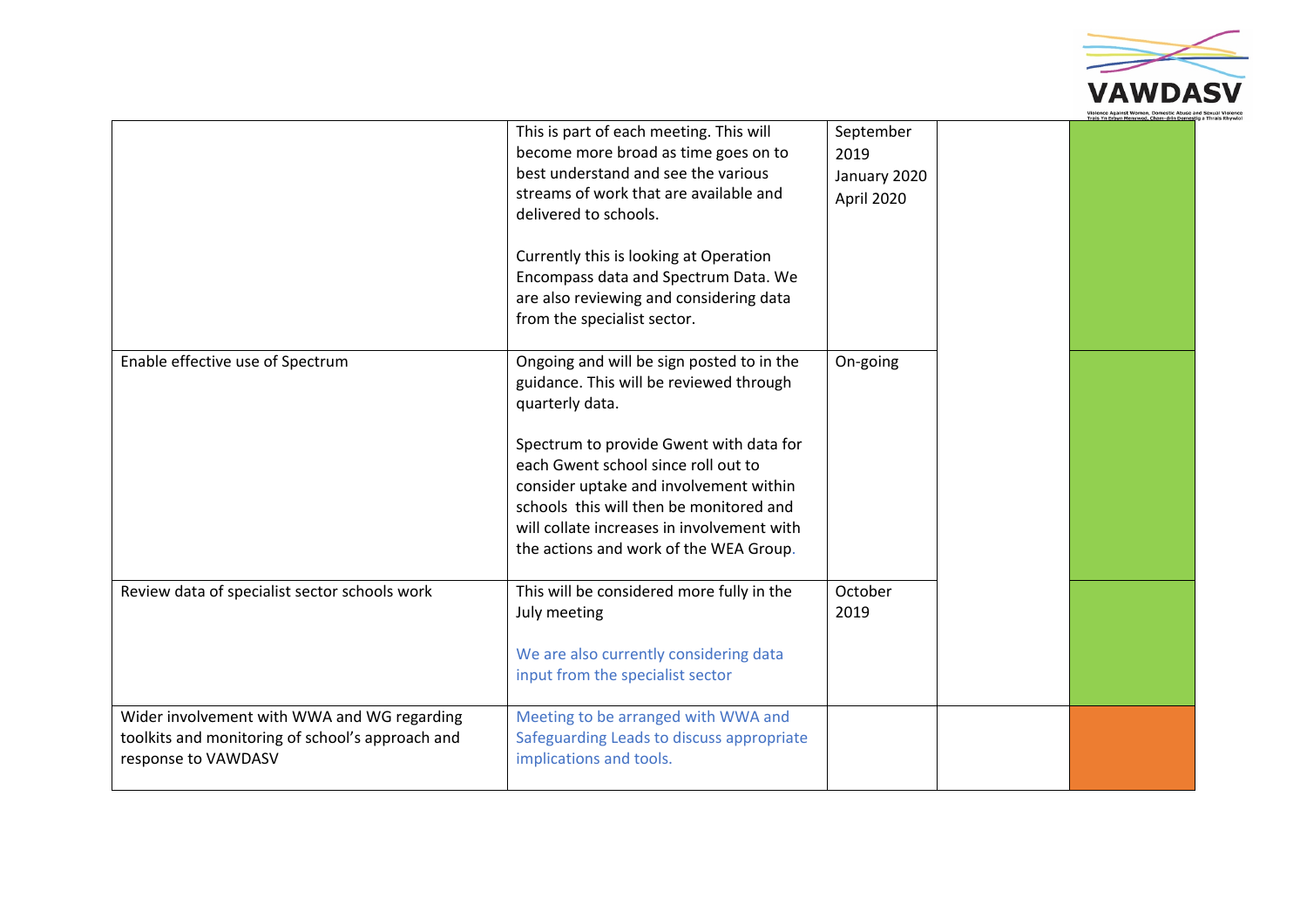

| Engagement                                         |                                               |           |                 |  |
|----------------------------------------------------|-----------------------------------------------|-----------|-----------------|--|
| Consider links within other engagement strategies  | This is in conversation but no clear lines of | June 2019 | Whole           |  |
| within the Gwent Children's Safeguarding Board and | working yet established. HG to contact SB.    |           | Education       |  |
| consider joint projects                            |                                               |           | Approach        |  |
|                                                    | Remains the same HG will have further         |           | Group           |  |
|                                                    | conversations with SB                         |           |                 |  |
|                                                    |                                               |           | Also Chairs and |  |
|                                                    | Wider Conversations taking place across       |           | organisers of   |  |
|                                                    | the safeguarding boards and VAWDASV           |           | the             |  |
| Advise via Gwent Guidance how schools could engage | To be included in the guidance by July        | September | Safeguarding    |  |
| effectively with children and parents              |                                               | 2019      | Boards.         |  |
|                                                    | Included within guidance and will monitor     |           |                 |  |
|                                                    | any progress.                                 |           |                 |  |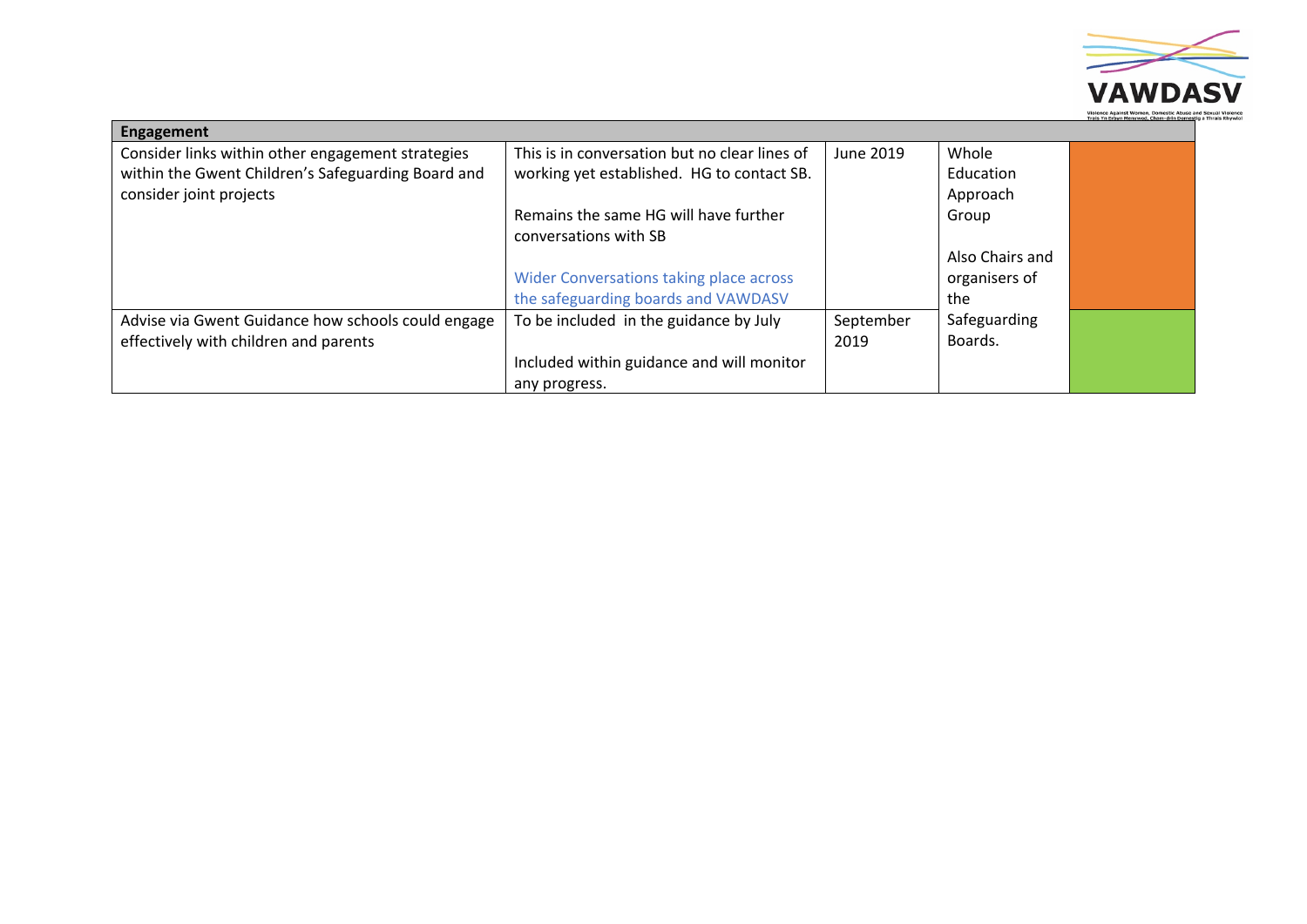

# Strategic Priority 3 – Increased focus on holding perpetrators to account and provide opportunities to change behaviour **based around victim safety**

**Outline of Need:** There is a need for increased understanding of the current provision across Gwent and development of best practice guidance for commissioning services which prioritises victim safety. If we do not hold perpetrators to account, we give them no incentive to change their behaviour. At the same time we need to provide a clear message about what behaviour/s are acceptable in our society. Some survivors felt that perpetrator programmes did not always consider the safety of victim/survivor and any children as a primary focus. Work with perpetrators cannot happen in isolation and needs to be rooted in victim safety and prevention.

| 5.<br>Establish an understanding of 'what works' with VAWDASV Perpetrators                      |                                                                                                                                                |                   |                                       |                   |
|-------------------------------------------------------------------------------------------------|------------------------------------------------------------------------------------------------------------------------------------------------|-------------------|---------------------------------------|-------------------|
| <b>Key Actions</b>                                                                              | <b>Progress/Barriers</b>                                                                                                                       | By when           | <b>Sub Group Lead</b>                 | <b>RAG Status</b> |
| Learn from on-going university research programmes<br>in conjunction with Barnardos and Phoenix | Updates to be given by both agencies at<br>each Task Group meeting                                                                             | <b>March 2020</b> | Perpetrator<br>Task & Finish<br>Group | Completed         |
| Define a suite of outcome measures and show how<br>we measure positive improvements             | Task Group focus following needs<br>assessment completion<br>New officer starts 20 January to prioritise<br>this work                          | <b>March 2020</b> |                                       |                   |
| Inform the commissioning of effective and sustainable VAWDASV perpetrator services<br>6.        |                                                                                                                                                |                   |                                       |                   |
| <b>Key Actions</b>                                                                              | <b>Progress/Barriers</b>                                                                                                                       | By when           | <b>Sub Group Lead</b>                 | <b>RAG Status</b> |
| Review existing needs assessment and dataset                                                    | To be discussed at meeting on 13.06.19<br>Perpetrator work on this almost complete<br>New officer starts 20 January to prioritise<br>this work | <b>March 2020</b> | Perpetrator<br>Task & Finish<br>Group |                   |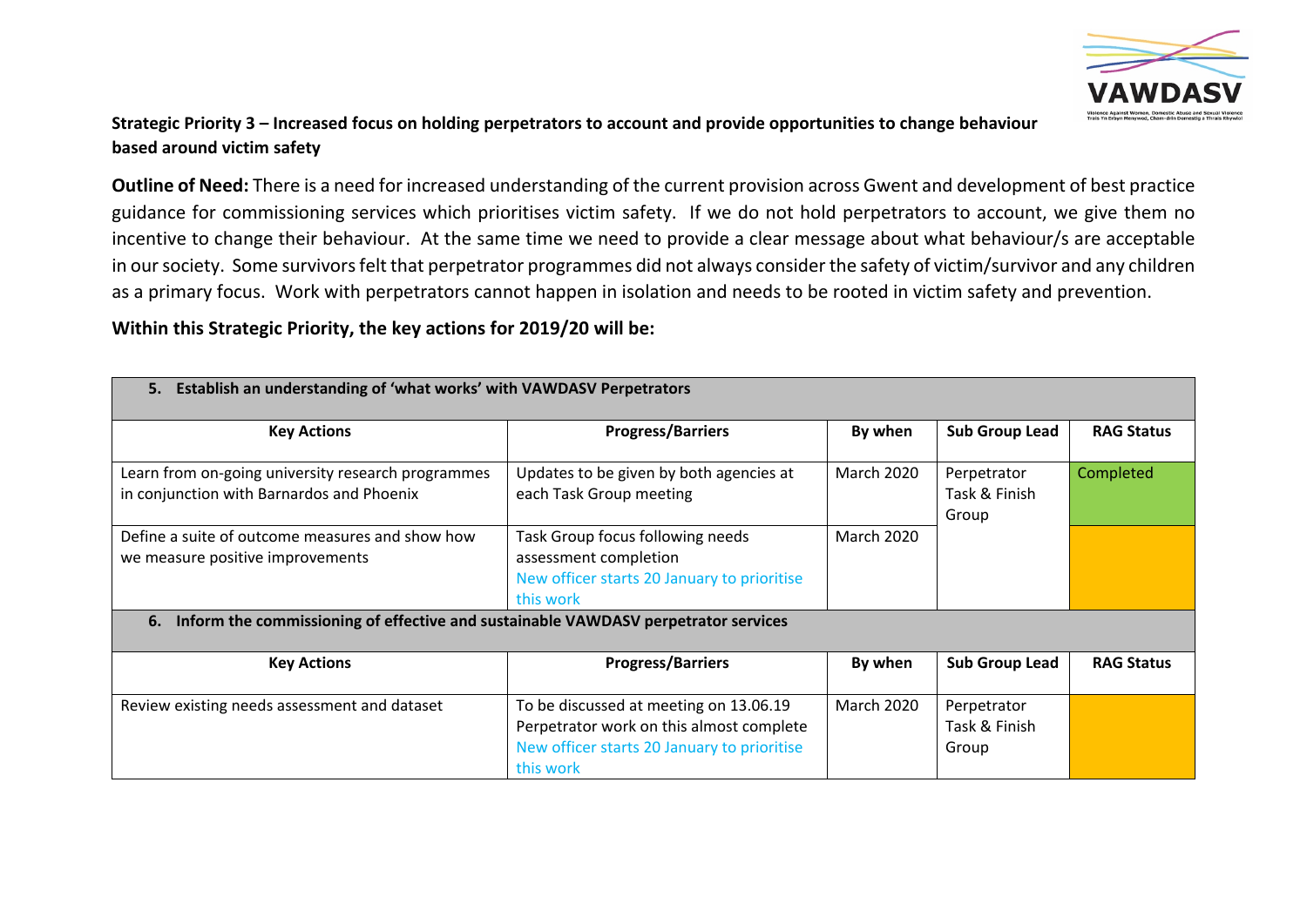

|                                                                                                          |                                                                                                                                                                                                            |                   |                                       | Trais Yn Erbyn Menywod, Cham-drin D |
|----------------------------------------------------------------------------------------------------------|------------------------------------------------------------------------------------------------------------------------------------------------------------------------------------------------------------|-------------------|---------------------------------------|-------------------------------------|
| Explore needs of female perpetrators and those who<br>do not fit in 'standard services'                  | Work continuing with key partners<br>Funding application for female work<br>successful                                                                                                                     | <b>March 2020</b> |                                       | Completed                           |
| Work with WG Work stream Group to educate<br>commissioners on perpetrator needs                          | WG setting up a specific task and finish<br>group<br>Group has designed a presentation - sent<br>to WG for approval<br>Presentation to be shared with<br>commissioners group Friday 29th<br>November       | <b>March 2020</b> |                                       | Completed                           |
| Implementation of Perpetrator Service Standards and<br>development of on-going quality assurance process | All agencies are accredited except 1<br>To be discussed at Commissioners meeting<br>on 20.07.19<br>Regional Advisor leading on WG task and<br>finish group for this action                                 | <b>March 2020</b> |                                       |                                     |
| Develop prevention and early intervention approaches<br>7.                                               |                                                                                                                                                                                                            |                   |                                       |                                     |
| <b>Key Actions</b>                                                                                       | <b>Progress/Barriers</b>                                                                                                                                                                                   | By when           | <b>Sub Group Lead</b>                 | <b>RAG Status</b>                   |
| Map perpetrators journey and examine points of first<br>contact and missed opportunities for engagement  | To be discussed at meeting on 13.06.19<br>Low attendance at meeting so scheduled<br>for September<br>Concentrated focus of next meeting<br>New officer starting 20 January 2020 to<br>prioritise this work | <b>March 2020</b> | Perpetrator<br>Task & Finish<br>Group |                                     |
| Implementation of Public Service Guidance document                                                       | Due to be published end of June<br>No publication as yet<br>Published November - to be discussed at<br>next Task Group to develop Gwent Action<br>Plan for dissemination                                   | <b>March 2020</b> |                                       |                                     |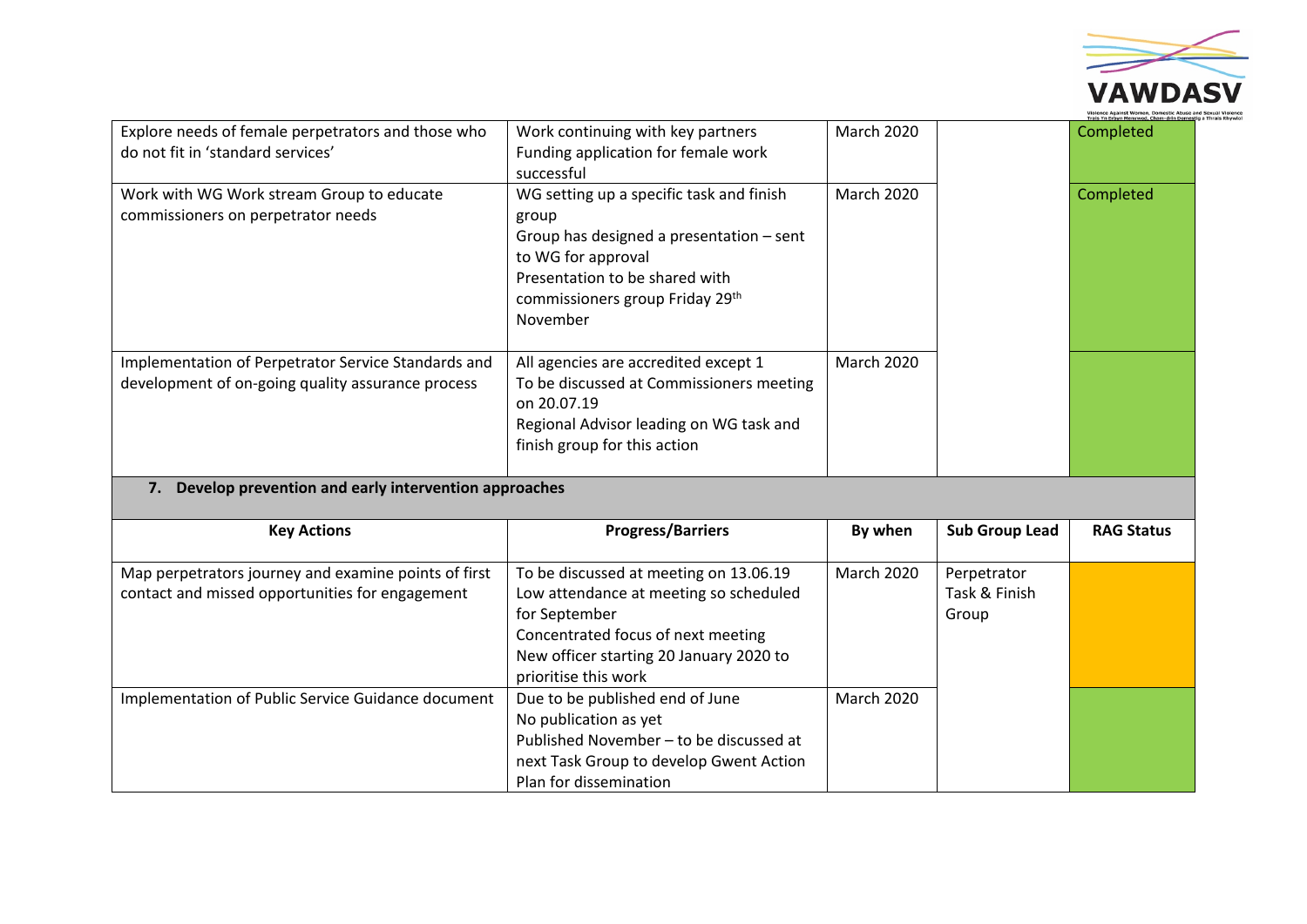

| Improve service links, communication and effective practice<br>8.                                        |                                                                                                                                                                                   |                   |                                       |                   |
|----------------------------------------------------------------------------------------------------------|-----------------------------------------------------------------------------------------------------------------------------------------------------------------------------------|-------------------|---------------------------------------|-------------------|
| <b>Key Actions</b>                                                                                       | <b>Progress/Barriers</b>                                                                                                                                                          | By when           | <b>Sub Group Lead</b>                 | <b>RAG Status</b> |
| Effective development of working group                                                                   | Key partners involved                                                                                                                                                             |                   | Perpetrator                           | Completed         |
| Active participation in WG Work stream Group                                                             | VAWDASV Team member and other task<br>group members attend all meetings &<br>feedback to group. Leads standards group                                                             | January 2020      | Task & Finish<br>Group                | Completed         |
| <b>Key Actions</b>                                                                                       | <b>Progress/Barriers</b>                                                                                                                                                          | By when           | <b>Sub Group Lead</b>                 | <b>RAG Status</b> |
| Implementation of Perpetrator Service Standards and<br>development of on-going quality assurance process | To be discussed at meeting on 02.07.19<br>Standard agenda item<br>Male Respect Standards released this<br>summer<br>New officer starts 20 January 2020 to<br>prioritise this work | March 2020        | Perpetrator<br>Task & Finish<br>Group |                   |
| Assess training needs in relation to wider front-line<br>workforce development requirements              | To be a focus later in the year<br>New officer starts 20 January 2020 to<br>prioritise this work                                                                                  | <b>March 2020</b> |                                       |                   |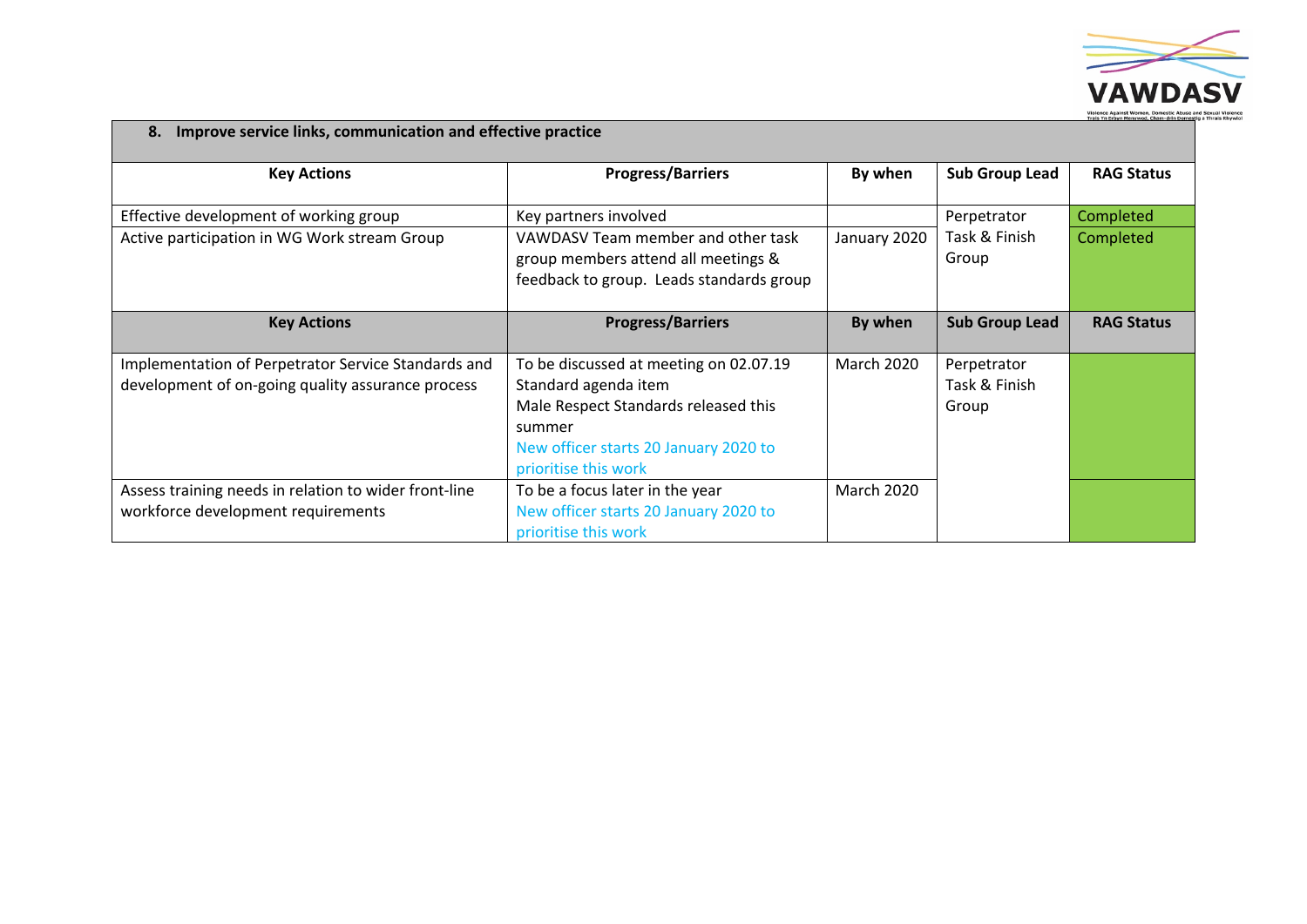

#### **Strategic Priority 4 – Make early intervention and prevention a priority**

**Outline of Need:** Providers tell us that there are many lost opportunities to make every intervention an effective and preventative one. Domestic Homicide Reviews highlight missed opportunities to intervene. We need professionals and members of the community, to recognise signs, to safely ask questions and take appropriate action. A focus on prevention is important if we are to break the cycle of abuse and will mean working holistically to tackle VAWDASV, including working with perpetrators, undertaking awareness raising work across all communities including children and young people. Providers have expressed concern about prioritising early intervention and young people. Providers have expressed concern about prioritising early intervention and prevention alongside other competing priorities for the public sector. We must ensure early intervention and prevention is core business across all Strategic Priorities.

| Agree structures for managing Domestic Homicide Reviews (DHRs) and embedding learning<br>9. |                                                                                                                                                                                                                                                     |                   |                              |                   |
|---------------------------------------------------------------------------------------------|-----------------------------------------------------------------------------------------------------------------------------------------------------------------------------------------------------------------------------------------------------|-------------------|------------------------------|-------------------|
| <b>Key Actions</b>                                                                          | <b>Progress/Barriers</b>                                                                                                                                                                                                                            | By when           | <b>Sub Group Lead</b>        | <b>RAG Status</b> |
| Develop and agree governance structures that will<br>support DHRs locally                   | Workshop session planned for the 3rd June<br>to develop a governance/funding options<br>paper for D-APR process<br>On agenda for PSB/G10<br>Discussed at G10 - to be discussed at all<br><b>PSBs</b>                                                | March 2020        | <b>DHR Planning</b><br>Group | Completed         |
| Continue to pilot the D-APR Model and liaise with<br>Home Office                            | First pilot D-APR is complete and currently<br>with the Home Office<br>Second pilot D-APR is agreed to run in a<br>neighbouring region with Gwent reviewers<br>and Gwent Safeguarding Business Unit<br>support - work completed and being<br>shared | <b>March 2020</b> |                              | Completed         |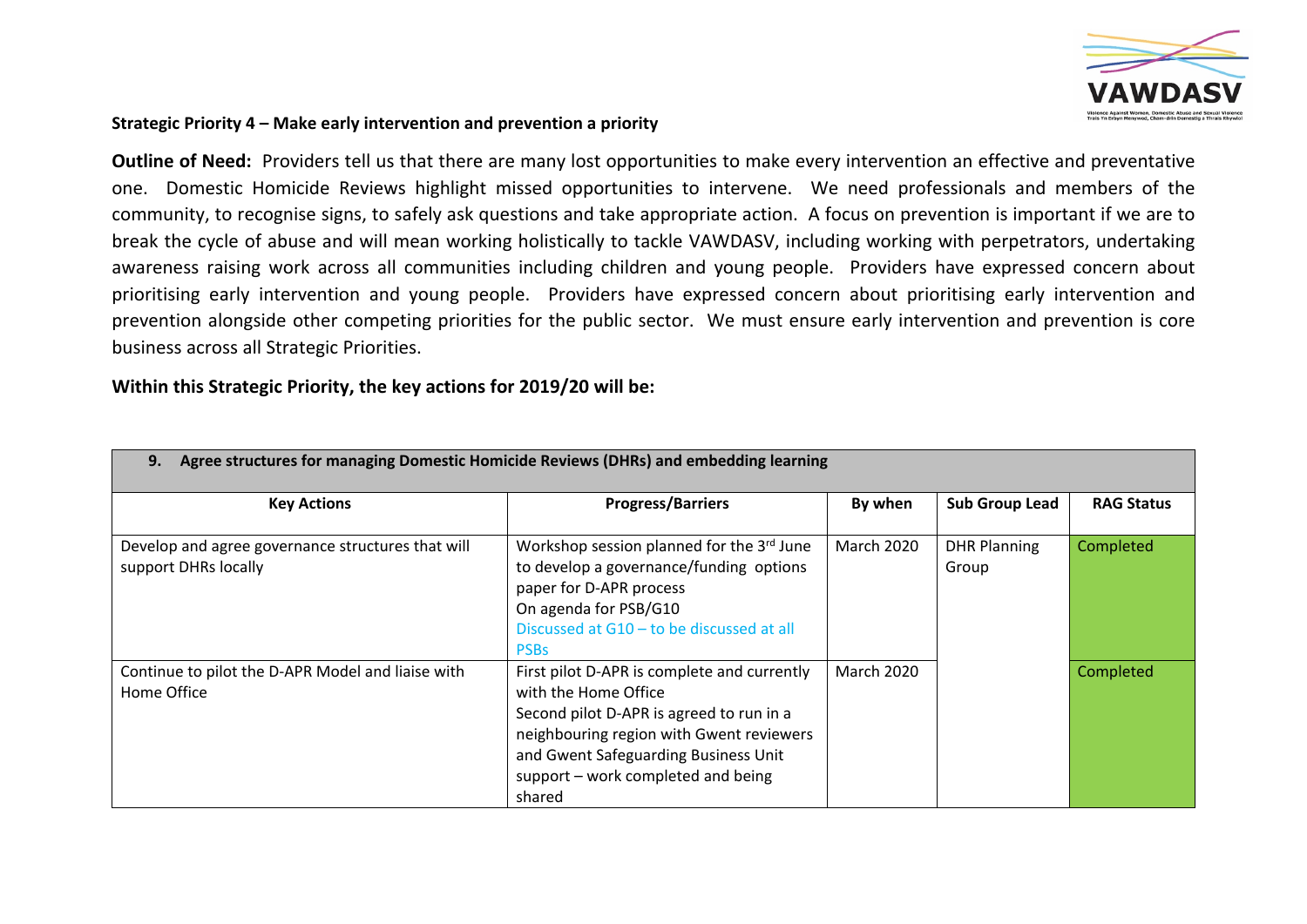

|                                                     |                                                                                                                                                                                                                       |                   |                                | <b>Trais Yn Erbyn Menywod, Cham-drin Domes</b> |
|-----------------------------------------------------|-----------------------------------------------------------------------------------------------------------------------------------------------------------------------------------------------------------------------|-------------------|--------------------------------|------------------------------------------------|
| Report to Welsh Government with recommendations     |                                                                                                                                                                                                                       | Completed         |                                | Completed                                      |
| Identify and share key learning points              | A published Gwent DHR has themed in the<br>May LSN Practitioner Forums                                                                                                                                                | <b>March 2020</b> |                                | Completed                                      |
|                                                     | The current D-APR will have an action plan<br>monitored and reported via safeguarding<br>structures                                                                                                                   |                   |                                |                                                |
| 10. Improve MARAC effectiveness and performance     |                                                                                                                                                                                                                       |                   |                                |                                                |
| <b>Key Actions</b>                                  | <b>Progress/Barriers</b>                                                                                                                                                                                              | By when           | <b>Sub Group Lead</b>          | <b>RAG Status</b>                              |
| Develop the MARAC meetings and administration       | Action tracker being implemented<br>Coordinator recruited but awaiting start<br>date<br>Co-ordinator now in post. Work plan<br>under development with this as a key<br>priority area for action                       | On-going          | <b>MARAC Steering</b><br>Group |                                                |
| Improve training and awareness of MARAC's           | MARAC Training dates to be set<br>Next dates set<br>Sustainability to be discussed with new<br>Coordinator<br>Co-ordinator now in post. Work plan<br>under development with this as a key<br>priority area for action | On-going          |                                |                                                |
| Provide a quality assurance function of the MARAC's | Observations and case audits to be held<br>Observations planned - to be audited at<br><b>Steering Group meetings</b><br>Several meeting observations have<br>occurred; findings to be collated,                       | On-going          |                                |                                                |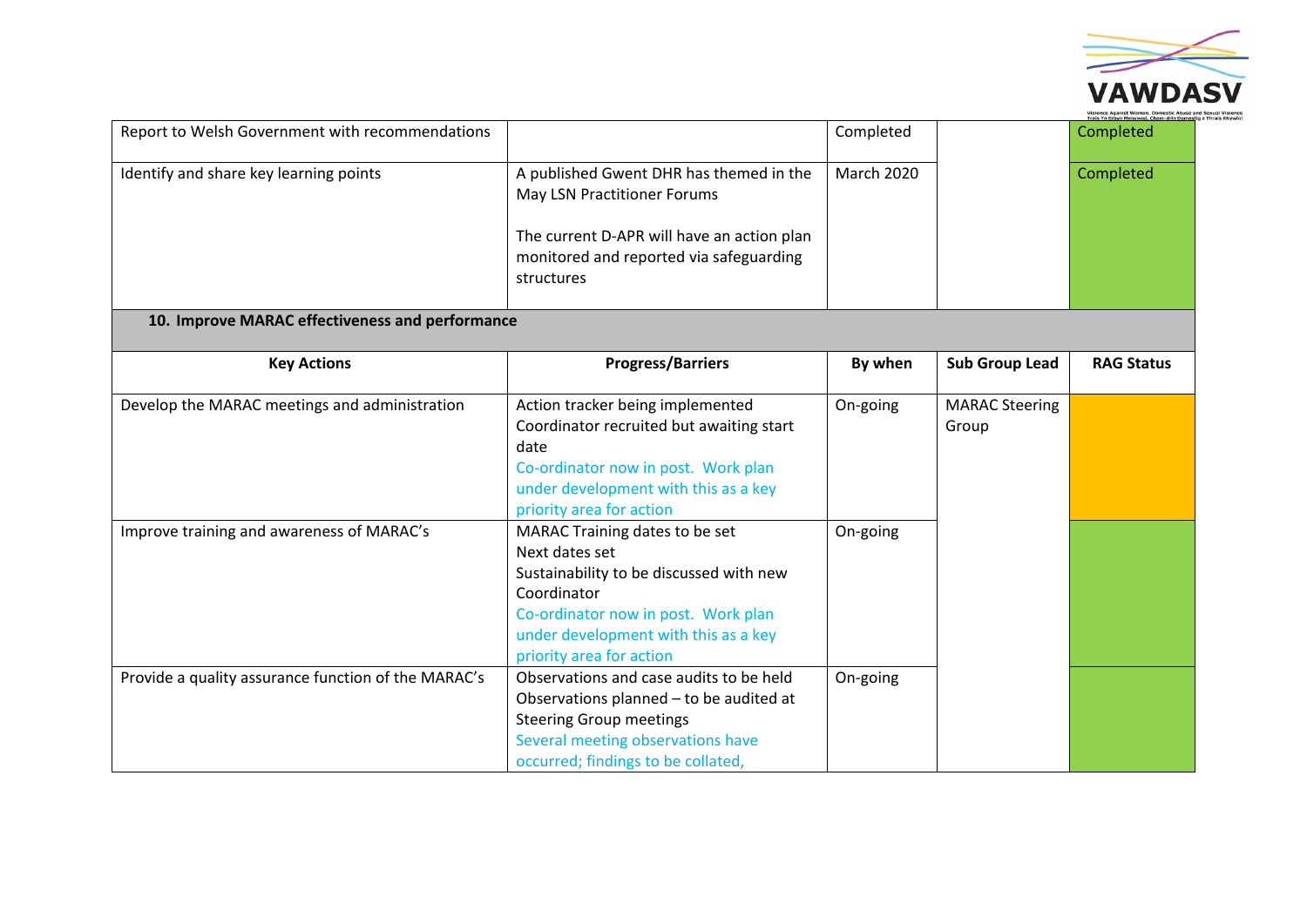

|                                                                                                       |                                                                                                                                                                                                                                                                                                                                                                                                                                                                                |                   |                                | Trais Yn Erbyn Menywod, Cham-drin Do       |
|-------------------------------------------------------------------------------------------------------|--------------------------------------------------------------------------------------------------------------------------------------------------------------------------------------------------------------------------------------------------------------------------------------------------------------------------------------------------------------------------------------------------------------------------------------------------------------------------------|-------------------|--------------------------------|--------------------------------------------|
|                                                                                                       | identifying improvements and areas for<br>further work<br>Co-ordinator now in post. Work plan<br>under development with this as a key<br>priority area for action<br>Programme of case audits to be set                                                                                                                                                                                                                                                                        |                   |                                |                                            |
| 11. Improve information sharing                                                                       |                                                                                                                                                                                                                                                                                                                                                                                                                                                                                |                   |                                |                                            |
| <b>Key Actions</b>                                                                                    | <b>Progress/Barriers</b>                                                                                                                                                                                                                                                                                                                                                                                                                                                       | By when           | <b>Sub Group Lead</b>          | <b>RAG Status</b>                          |
| Support the development of a robust system to<br>replace the DACC                                     | Discussions held at each meeting and work<br>ongoing with Housing and Police in<br>particular - pathway has been developed<br>and will be shared with all key partners<br>shortly<br>Awaiting confirmation from Nick Lewis<br>Concerns raised with Supt. at Police<br>Coercive Control Meeting 09/01/2020 as<br>no progress has been made and lack of<br>confidence that pathways are clear and<br>operating efficiently; concerns victims not<br>getting appropriate support. | On-going          | <b>MARAC Steering</b><br>Group |                                            |
| Review and update the MARAC ISP                                                                       | ISP has been redrafted, with police for<br>checking, then circulation<br>Now on WASPI website                                                                                                                                                                                                                                                                                                                                                                                  | Completed         | <b>MARAC Steering</b><br>Group | Completed                                  |
| To promote relevant schemes that identify incidents<br>of VAWDASV as reported into statutory partners | Presentations at May Strategic Delivery<br>Group - Operation Encompass and<br><b>Barnardos Opening Closed Doors Project</b>                                                                                                                                                                                                                                                                                                                                                    | <b>March 2020</b> | <b>SDG</b>                     | Completed<br>with updates<br>when required |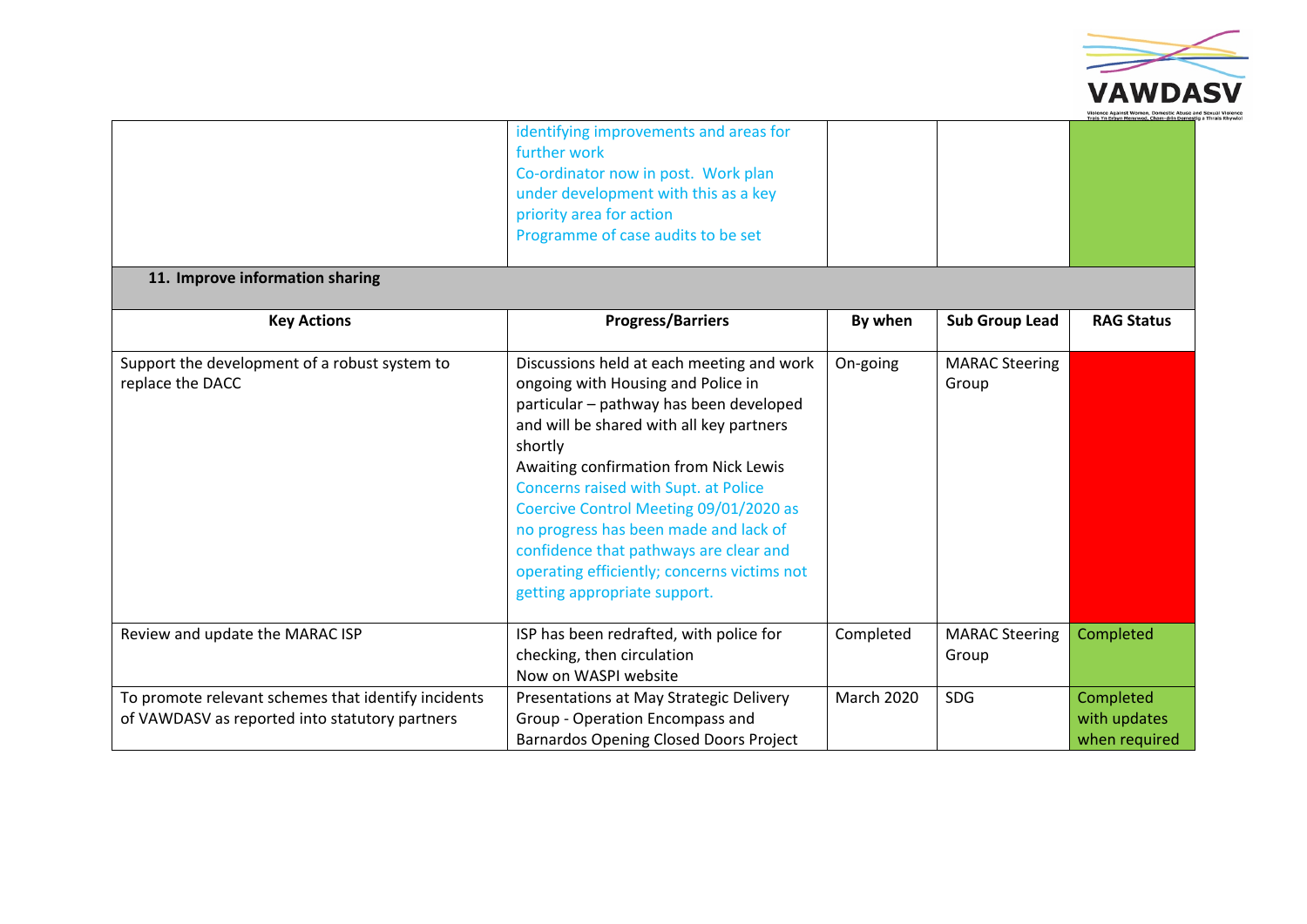

|                                                  |                                          |            | Trais Yn Erbyn Menywod, Cham-drin Domestig a Thrais Rh |
|--------------------------------------------------|------------------------------------------|------------|--------------------------------------------------------|
| Strengthen links with the Gwent Safeguarding and | VAWDASV Board Chair meeting              | April 2020 |                                                        |
| <b>Gwent VAWDASV Boards</b>                      | Safeguarding Board Chairs to take this   |            |                                                        |
|                                                  | torward                                  |            |                                                        |
|                                                  | Meeting of all Board Chairs arranged for |            |                                                        |
|                                                  | <b>February 2020</b>                     |            |                                                        |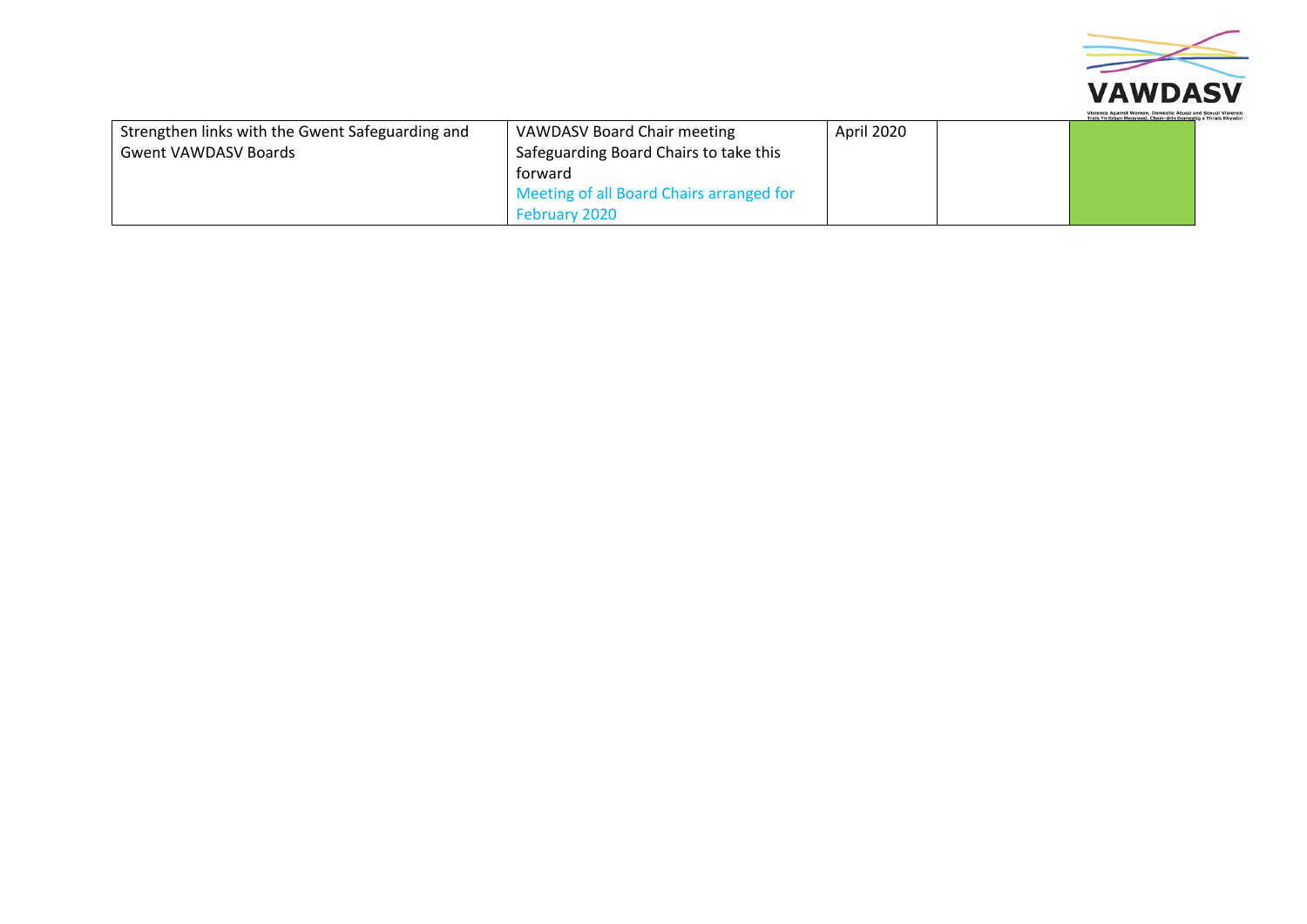

#### Strategic Priority 5 – Relevant professionals are trained to provide effective, timely and appropriate responses to victims

**Outline of Need:** It is clear from the evidence that disclosures are made by survivors and their families to a range of public services. Survivors felt there was a need for more consistency between services e.g. police, housing and support services. Some survivors felt that staff in both statutory and other professional services were not trained and/or did not have the confidence to pick up on issues raised, albeit that this may indirect. The National Training Framework (NTF) aims to strengthen the response amongst those offering specialist or universal services. It aims to bring quality assurance and consistency with respect to training professionals around VAWDASV issues. Through the NTF we will improve responses across public services, promoting early intervention and providing a gateway for victims to access appropriate forms of help and support.

| Within this Strategic Priority, the key actions for 2019/20 will be: |  |  |  |
|----------------------------------------------------------------------|--|--|--|
|----------------------------------------------------------------------|--|--|--|

| <b>Implementation of the National Training Framework</b> |                                             |                  |                       |                   |
|----------------------------------------------------------|---------------------------------------------|------------------|-----------------------|-------------------|
| <b>Key Actions</b>                                       | <b>Progress/Barriers</b>                    | By when          | <b>Sub Group Lead</b> | <b>RAG Status</b> |
|                                                          |                                             |                  |                       |                   |
| <b>Implementation of Group 1:</b>                        | Q4 reporting is still being finalised but   | April 2019       | <b>Training Sub</b>   |                   |
|                                                          | numbers are still not above 70% across all. | <b>July 2019</b> | Group                 |                   |
| Monitor and report on compliance against Welsh           |                                             | October 2019     |                       |                   |
| Government targets in Quarterly Reports to WG and        | Barriers to Group 1 will continue to exist; | January 2020     | WWA/WG                |                   |
| for all Data to be considered at Quarterly TSG           | reporting it is difficult to obtain an      | April 2020       | <b>Steering Group</b> |                   |
| meetings                                                 | accurate figure due to cross over of new    |                  |                       |                   |
|                                                          | and old staff and staff numbers looking the |                  |                       |                   |
|                                                          | same.                                       |                  |                       |                   |
|                                                          |                                             |                  |                       |                   |
|                                                          | WG are working on refresher training for    |                  |                       |                   |
|                                                          | group 1 and HG on behalf of the TSG has     |                  |                       |                   |
|                                                          | fed back proposals to WG. Refresher         |                  |                       |                   |
|                                                          | training at this point is simply a re-      |                  |                       |                   |
|                                                          | completion of the Group 1 e learning.       |                  |                       |                   |
|                                                          |                                             |                  |                       |                   |
|                                                          | There will be consideration for             |                  |                       |                   |
|                                                          | development but this is not imminent.       |                  |                       |                   |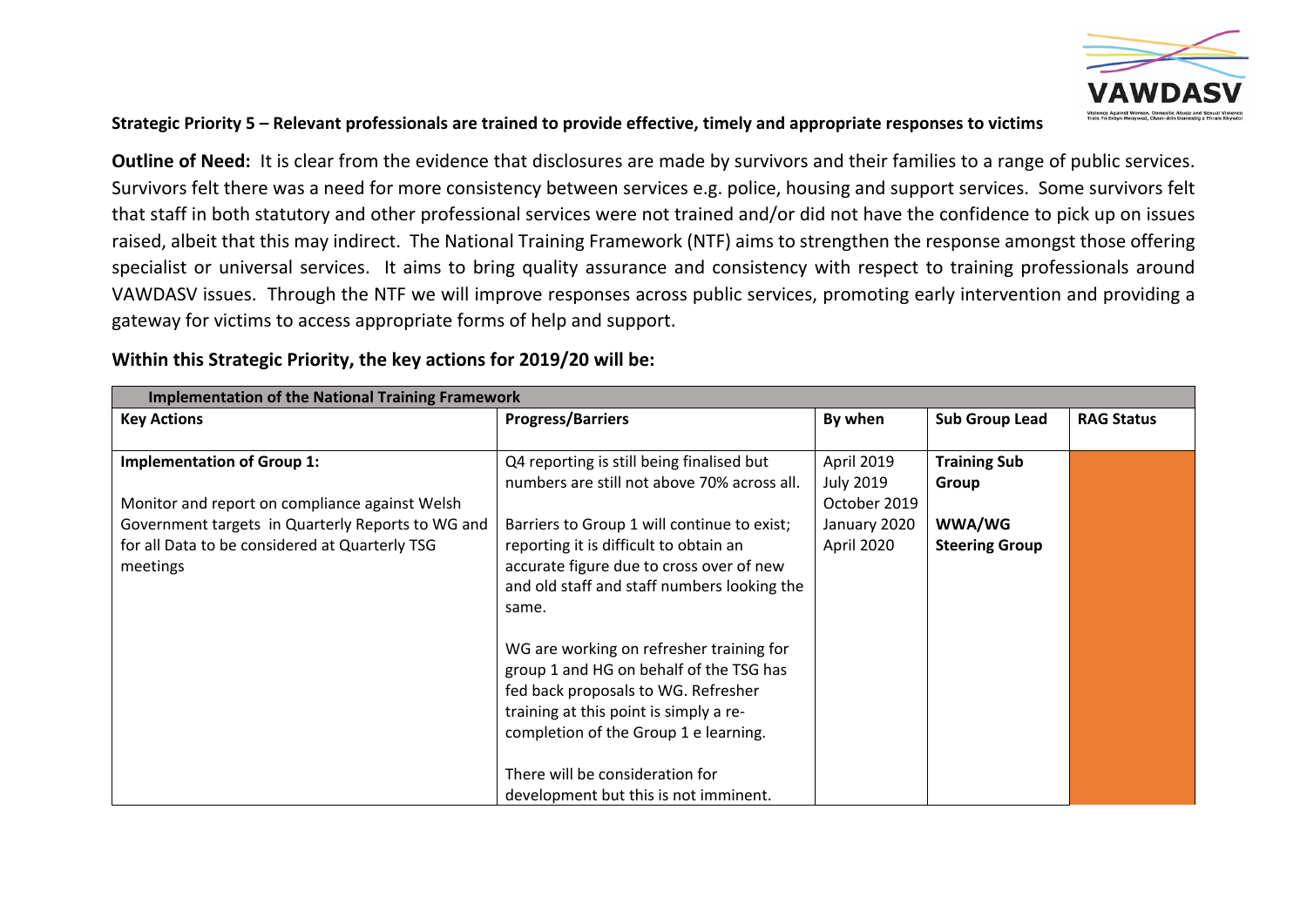

| A new process is in place for data reporting<br>into the Regional Team with dates sent out<br>to the Training sub Group<br>Wider and ongoing issue for uploads,<br>reporting of Group 1 raised, and steering<br>Group meeting and emailed to WG by HG.<br>WG to attend next TSG meeting where<br>further discussions will be had in January.                                              |  |  |
|-------------------------------------------------------------------------------------------------------------------------------------------------------------------------------------------------------------------------------------------------------------------------------------------------------------------------------------------------------------------------------------------|--|--|
| Group 1 continues to be a concern<br>although numbers seem to be increasing.<br>Gwent are considering some new<br>approached to Group 1 Refresher and will<br>liaise with WG to jointly consider its<br>implementation.<br>WG are also working with NHS site team<br>and The HWB to get the Group 1 package<br>live on the HWB for all school staff to be<br>able to access and complete. |  |  |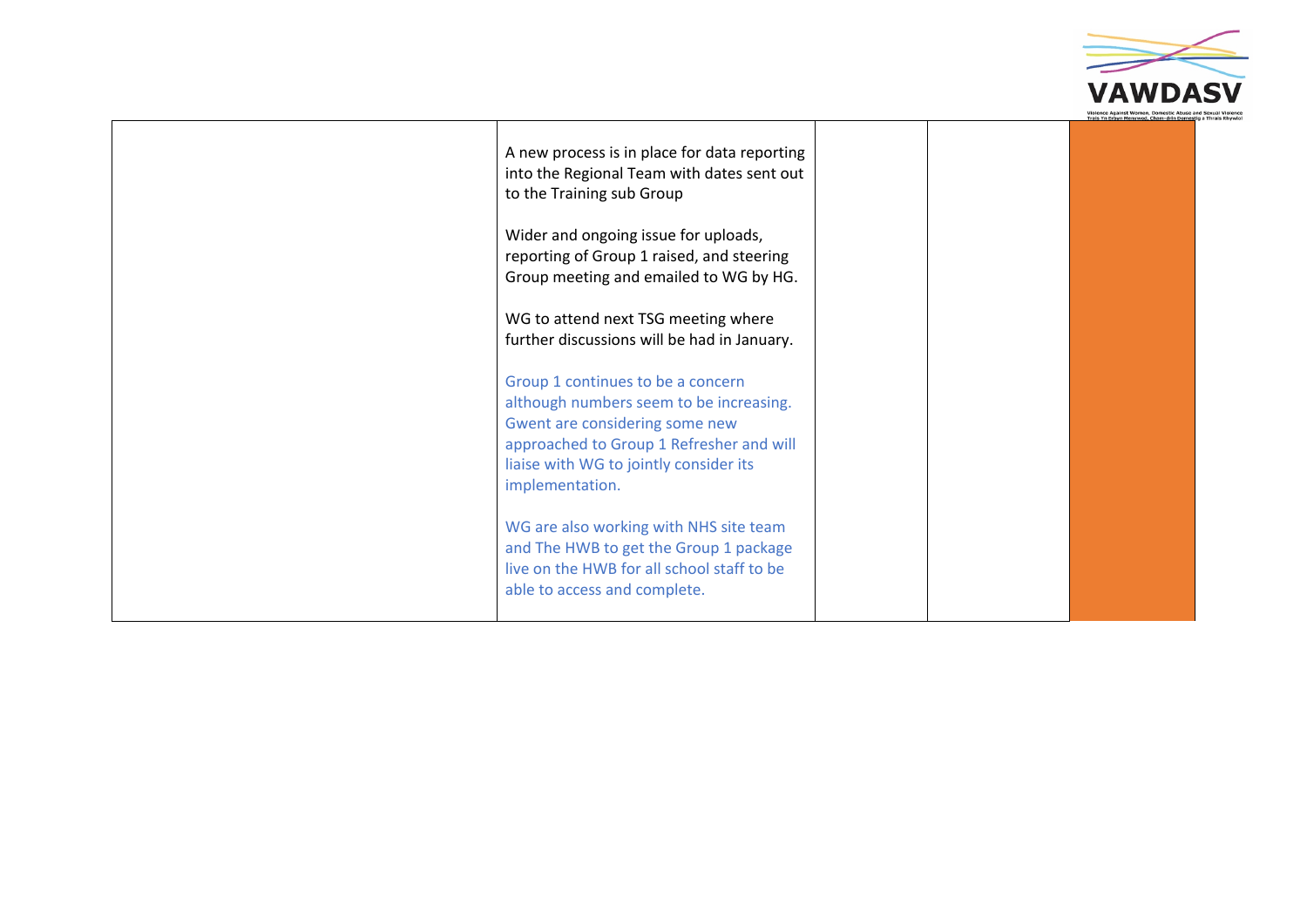

|    | Roll out of Ask & Act (Group 2 & 3):                                                                                                               | Process for new working in Local Delivery                                                                                                                                                                                                                                                                                                                                                                                                                                                                                         | <b>July 2019</b> | <b>Training Sub</b>   |  |
|----|----------------------------------------------------------------------------------------------------------------------------------------------------|-----------------------------------------------------------------------------------------------------------------------------------------------------------------------------------------------------------------------------------------------------------------------------------------------------------------------------------------------------------------------------------------------------------------------------------------------------------------------------------------------------------------------------------|------------------|-----------------------|--|
| a. | Establish effective practice to enable                                                                                                             | model has been agreed by TSG via email.                                                                                                                                                                                                                                                                                                                                                                                                                                                                                           |                  | Group                 |  |
|    | localised ownership and delivery by way of;                                                                                                        | GTC will set new dates to maintain<br>effective engagement and learning                                                                                                                                                                                                                                                                                                                                                                                                                                                           |                  | <b>GTC</b>            |  |
|    | Methods of engaging the Specialist Sector in                                                                                                       | opportunities.                                                                                                                                                                                                                                                                                                                                                                                                                                                                                                                    |                  | WWA/WG                |  |
|    | the Gwent Training Consortium<br>Processes for maintaining effective<br>communication with the Gwent VAWDASV<br>team and other Gwent organisations | HG has conducted phone meetings with<br>each LA since the last TSG. This will<br>continue throughout each quarter in<br>addition to the TSG meetings.<br>Phone meetings have continued and the<br>TSG are due to meet 11 July 2019<br>TSG will review data and will write an<br>update report to board for 6 <sup>th</sup> month<br>review of localised delivery model. Whilst<br>work is ongoing consideration of uptake<br>will need to be a strong feature of the next<br>TSG meeting and subsequently the report<br>to board. |                  | <b>Steering Group</b> |  |
|    |                                                                                                                                                    | Board received update on training in last<br>meeting.                                                                                                                                                                                                                                                                                                                                                                                                                                                                             |                  |                       |  |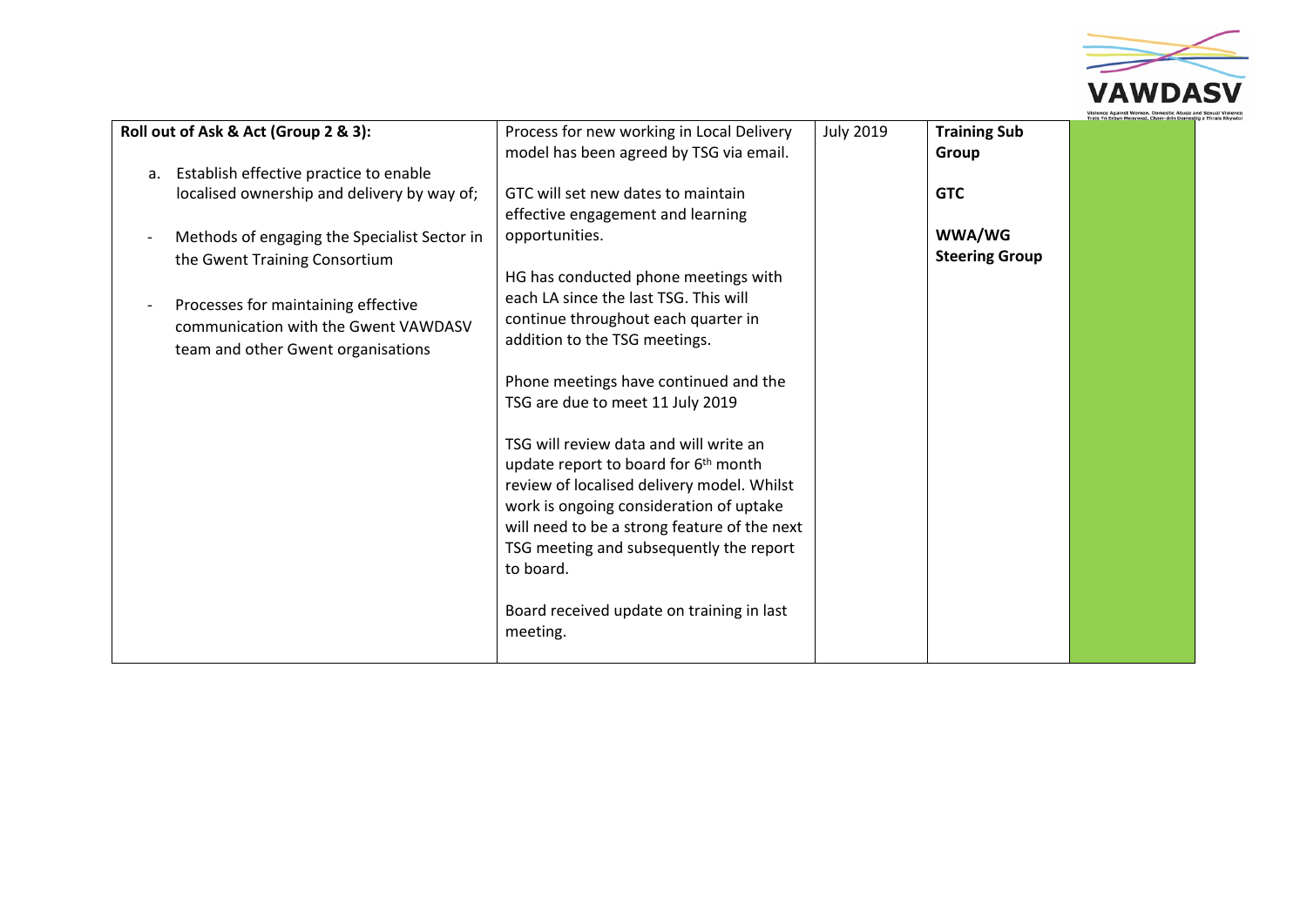

|             |                                                                                                                                                              | Board to received update on progress and<br>also on the TSG concerns ongoing in regard<br>to attendance and commitment to Group 2<br>TSG also to work with WG to consider new<br>forms of delivery to better account for<br>multiple messages via different streams of<br>work.                                            |                                                                              |                                                                                              |  |
|-------------|--------------------------------------------------------------------------------------------------------------------------------------------------------------|----------------------------------------------------------------------------------------------------------------------------------------------------------------------------------------------------------------------------------------------------------------------------------------------------------------------------|------------------------------------------------------------------------------|----------------------------------------------------------------------------------------------|--|
| b.          | Monitor and report on delivery and roll out<br>against training plans in TSG with training<br>numbers for Quarter and bookings in next<br>Quarter.           | This will be done at the next TSG in July<br>and all subsequent meetings as scheduled.<br>Limited delivery took place in Q1.<br>Reporting on progress and delivery will be<br>done from Q1 and Q2 data and submitted<br>to October Board meeting.<br>This is ongoing and monitored by<br>VAWDASV Regional team, TSG and WG | April 2019<br><b>July 2019</b><br>October 2019<br>January 2020<br>April 2020 | <b>Training Sub</b><br>Group                                                                 |  |
| $C_{\star}$ | Review of current model to identify risk and<br>report on progress to board. This will be via<br>the above.                                                  | This will be the focus of the TSG<br>subsequent to the October update<br><b>GWENT VAWDASV Board to be provided</b><br>with a report identifying risks and solutions<br>to consider in January 2020                                                                                                                         | October 2019                                                                 | <b>Training Sub</b><br>Group<br><b>Board</b>                                                 |  |
| d.          | Consider steps to align with regional<br>safeguarding over the longer term. (This can<br>be done via a joint task group of the TSG and<br>SB L&D Sub Groups) | This is yet to be established but will be<br>considered by partners across all groups by<br>September.<br>Some small steps toward this have been<br>achieved and will be further updated at<br>Board meeting in October.                                                                                                   | September<br>2019 for<br>October 2019<br><b>Board</b>                        | <b>Training Sub</b><br>Group<br>Gwent<br>Safeguarding<br><b>Business Unit</b><br><b>Reps</b> |  |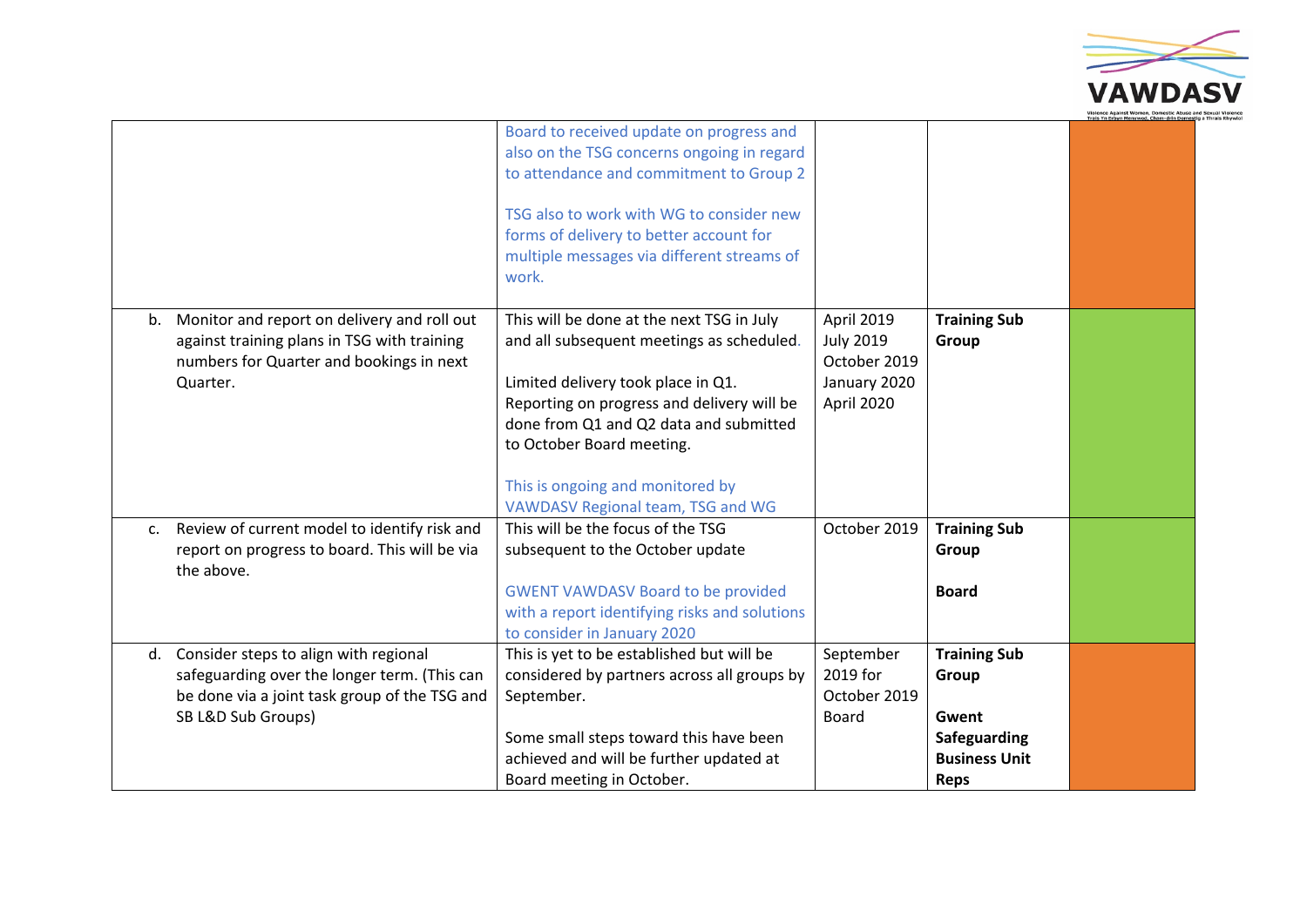

| Maintain and develop the regional Training<br>e.<br>Consortia and continue to monitor quality<br>assurance structures - discussion at each<br><b>TSG</b> meeting                                                                                                               | <b>Wider Conversations taking place across</b><br>the safeguarding boards and VAWDASV<br>GTC will set new dates to maintain<br>effective engagement and learning<br>opportunities.<br>This will be done within the next quarter<br>following on from Refresher training by<br>WWA in August.<br>Refresher training for trainers in the GTC<br>now October 2019<br>Refresher training took place and GTC to<br>meet regularly again from Feb including | April 2019<br><b>July 2019</b><br>October 2019<br>January 2020<br>April 2020 | <b>Training Sub</b><br>Group |  |
|--------------------------------------------------------------------------------------------------------------------------------------------------------------------------------------------------------------------------------------------------------------------------------|-------------------------------------------------------------------------------------------------------------------------------------------------------------------------------------------------------------------------------------------------------------------------------------------------------------------------------------------------------------------------------------------------------------------------------------------------------|------------------------------------------------------------------------------|------------------------------|--|
| Recruitment of more Relevant Authority<br>f.<br>(RA) Trained Trainers.<br>(And the Training Sub Group to develop training for<br>RA facilitators beyond the current train the trainer<br>model to enable continual and sustainable<br>recruitment for early adopter purposes). | task groups.<br>There was an email sent out to all TSG<br>leads as there is the opportunity to have<br>another TtT by Welsh Women's Aid. HG<br>sent this out beginning of May - awaiting<br>responses and interest from RA's.<br>Alternative methods of TTT delivery have<br>been taken to WG and awaiting further<br>discussion.<br>3 RA trainers have been submitted for TtT<br>10-11 July 2019                                                     | April 2019<br>with review<br>in July TSG                                     | <b>Training Sub</b><br>Group |  |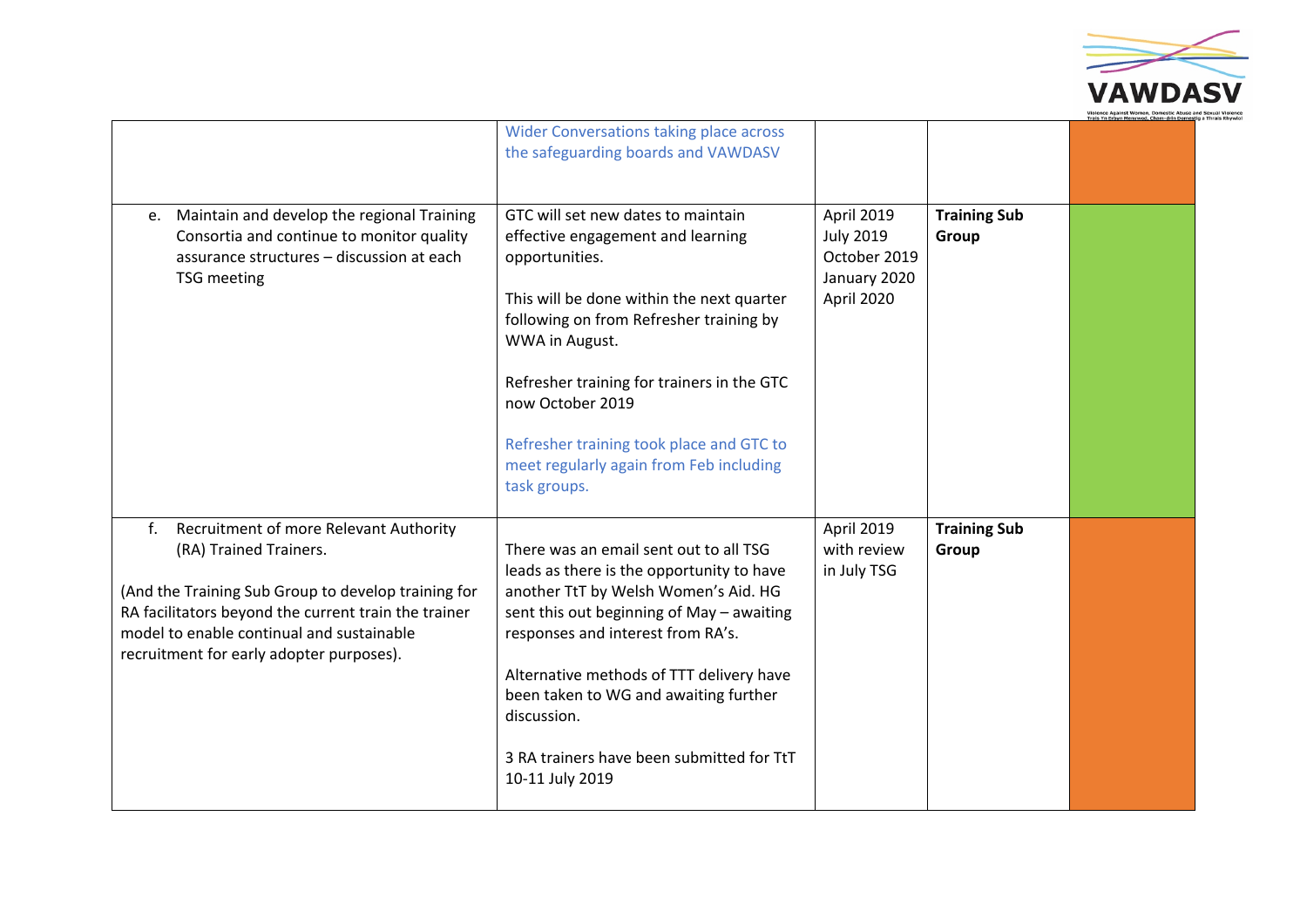

|    |                                                                                                    | 1 RA trainer completed the training in July.<br>HG is having ongoing conversations with<br>WG to establish effective and meaningful<br>ways forward for sustainable recruitment<br>and training of future RA trainers.<br>Consideration of innovate approach to<br>train the trainer underway and will be<br>done in consultation with WG. WG to see<br>Gwent ideas and plans end of December. -<br>This remains on going but with some<br>positive steps forward. |                                        |                              |  |
|----|----------------------------------------------------------------------------------------------------|--------------------------------------------------------------------------------------------------------------------------------------------------------------------------------------------------------------------------------------------------------------------------------------------------------------------------------------------------------------------------------------------------------------------------------------------------------------------|----------------------------------------|------------------------------|--|
| a. | <b>Implement Groups 4 &amp; 5 specialist training:</b><br>Monitor Gwent's take up of Group 4 and 5 | Ongoing                                                                                                                                                                                                                                                                                                                                                                                                                                                            | On-going<br>$review -$<br>updates each | <b>Training Sub</b><br>Group |  |
|    | training places to be done via Gwent TSG<br>Meetings.                                              | Some Group 4 training is due to take place<br>in SEW in Q1 of 2020/21. And some new<br>specific Abuse in OP training to be carried<br>out late Q4 2019/20                                                                                                                                                                                                                                                                                                          | quarter                                |                              |  |
|    | Implement Group 6 to public service leaders:                                                       |                                                                                                                                                                                                                                                                                                                                                                                                                                                                    | Review at                              | <b>Training Sub</b>          |  |
| а. | Develop opportunities for strategic leads to<br>receive/disseminate information                    | This is ongoing and a consideration by WG<br>is underway.<br>Potential breakfast meeting are to be<br>arranged in the near future<br>WWA and WG are looking to arrange<br>breakfast meetings with, CEO's Leads and<br>Heads of Service. This will be discussed<br>with HG as things progress and will be<br>discussed via the WWA Steering group and<br>the TSG.                                                                                                   | October 2019<br><b>TSG</b>             | Group                        |  |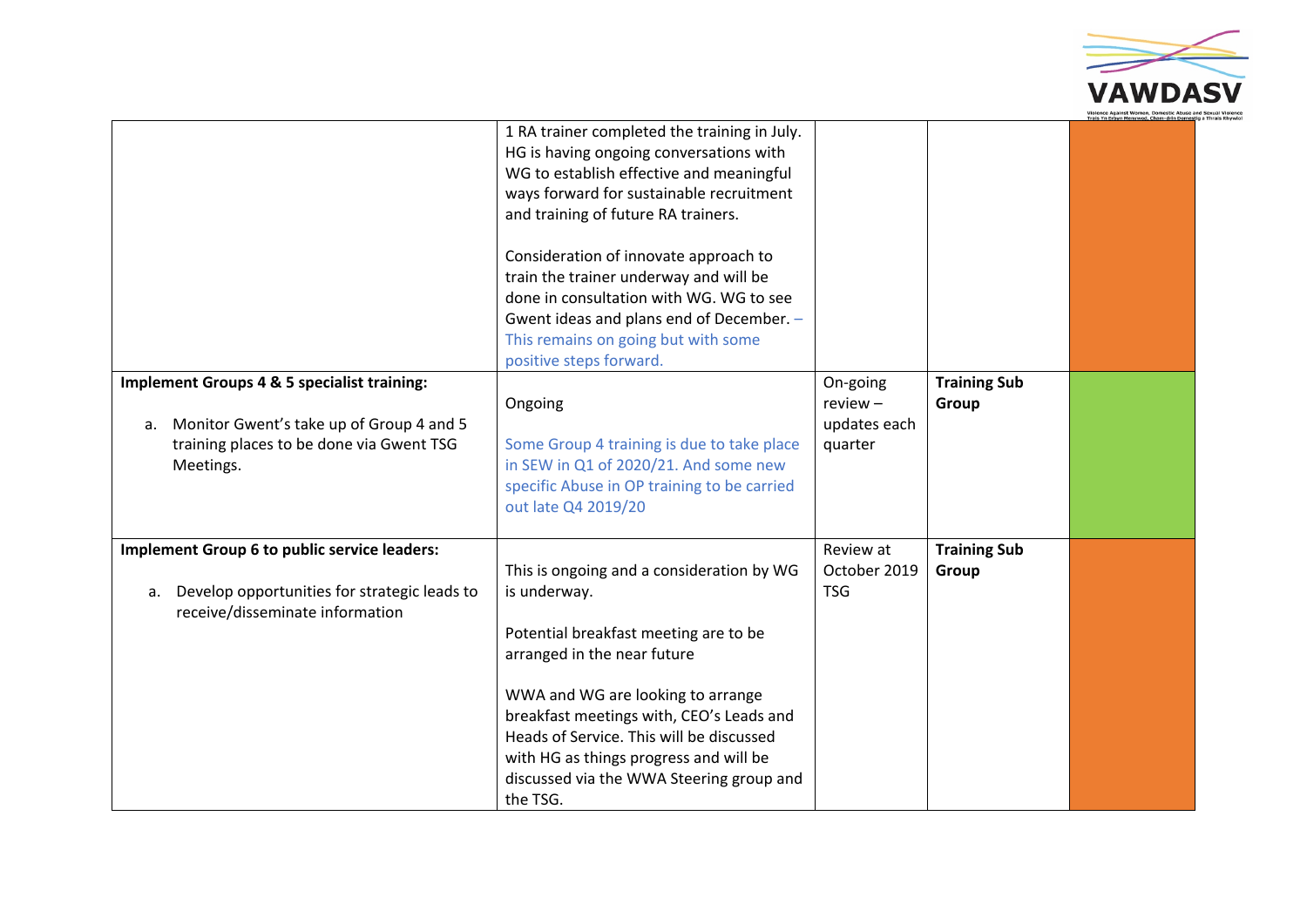

|                                                                                                                                                                                                                                                      | WWA to approach in partnership with<br><b>Gwent VAWDASV Team PSB's to discuss</b><br>this further.<br>WWA have reported in to TSG and TSG<br>have advised that contact with the G10<br>meeting may also be helpful. Updates of<br>this will be provided by WWA to HG |                                         |                              |  |
|------------------------------------------------------------------------------------------------------------------------------------------------------------------------------------------------------------------------------------------------------|----------------------------------------------------------------------------------------------------------------------------------------------------------------------------------------------------------------------------------------------------------------------|-----------------------------------------|------------------------------|--|
| b. Inform WG on the development of                                                                                                                                                                                                                   | This has been communicated but no out                                                                                                                                                                                                                                | Review at                               | <b>Training Sub</b>          |  |
| additional Leadership episodes (as an<br>example an episode for refresher training at                                                                                                                                                                | come as yet                                                                                                                                                                                                                                                          | January 2020<br><b>TSG</b>              | Group                        |  |
| Group 1)                                                                                                                                                                                                                                             | As above                                                                                                                                                                                                                                                             |                                         |                              |  |
| <b>Specialist Syllabus:</b><br>a. Specialist Syllabus task group to further,<br>develop specialist syllabus modules for<br>multi-agency training to ensure the ongoing<br>continuing professional development of<br>professionals within the region. | This is yet to be established<br>October TSG meeting to consider Task<br>group to look at this.<br>Task Group set up for December<br>Task group could not meeting in December<br>and so will be scheduled for late Feb                                               | Report to<br><b>TSG January</b><br>2020 | <b>Training Sub</b><br>Group |  |
| b. Develop a training plan that includes<br>Specialist Syllabus modules and wider<br>VAWDASV training topics to enhance and<br>continue professional development of<br>professionals within the region.                                              | Dates for these have been established by<br>the sector however awaiting venues before<br>confirmation of schedule can be issued.<br>Venues are the barrier to this!                                                                                                  | May 2019                                | <b>Training Sub</b><br>Group |  |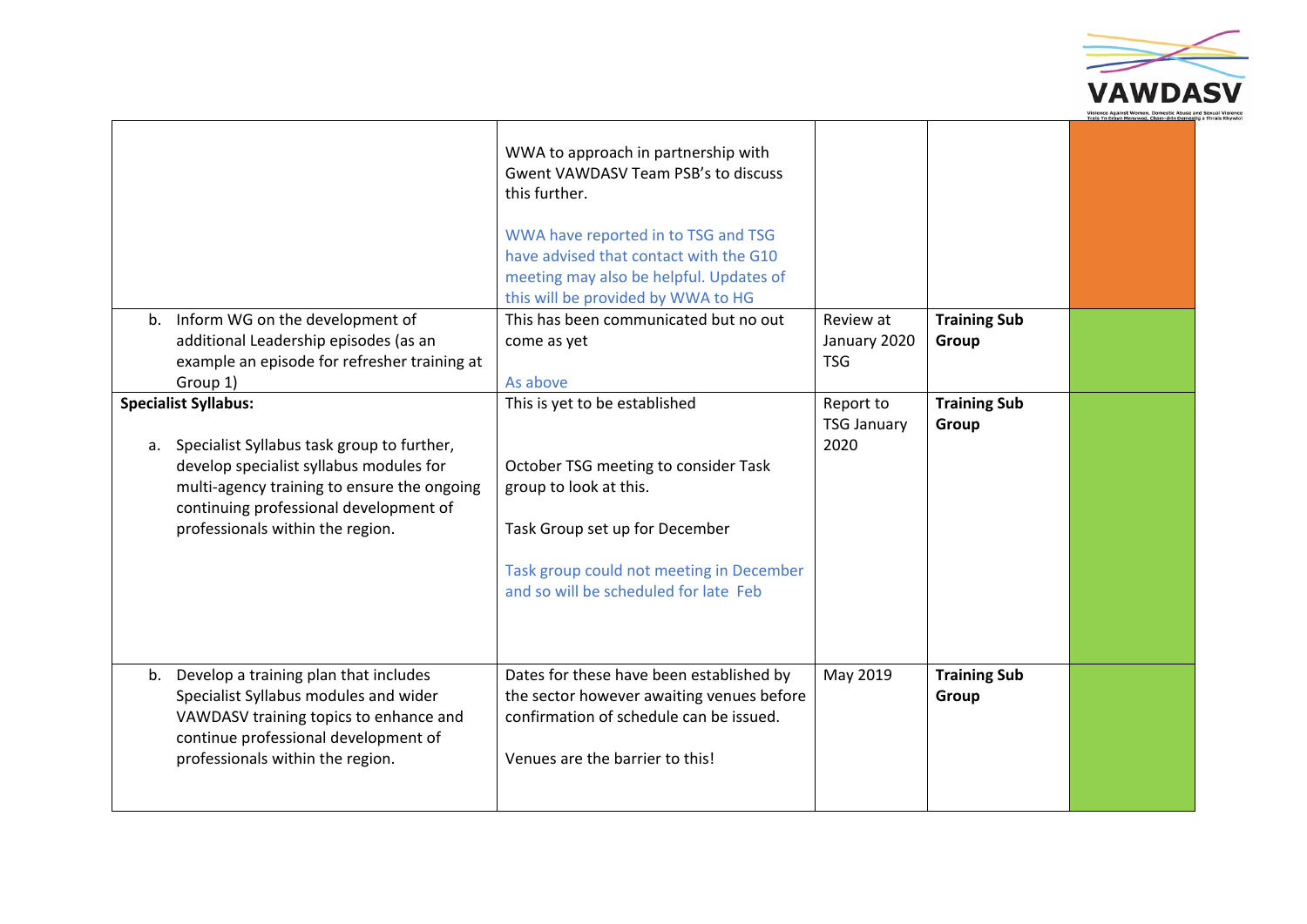

|    |                                                                                                                     | This is complete and training takes place<br>from 9 <sup>th</sup> July with venues from the region<br>being utilised.<br>Ongoing, attendance and uptake is very |                                                                                            |                              | Frais Yn Erbyn Menywod, Ch. |
|----|---------------------------------------------------------------------------------------------------------------------|-----------------------------------------------------------------------------------------------------------------------------------------------------------------|--------------------------------------------------------------------------------------------|------------------------------|-----------------------------|
|    |                                                                                                                     | positive. - Remains the same and training<br>plan in progress for 2020/2021                                                                                     |                                                                                            |                              |                             |
| g. | Provide quality assurance and monitoring function:<br>Use of evaluations and feedback to quality<br>assure training | ongoing                                                                                                                                                         | On-going:<br>6 weekly<br>Gwent<br><b>Training</b><br>Consortium<br>Quarterly<br><b>TSG</b> | <b>Training Sub</b><br>Group |                             |
| h. | Quarterly reporting to Welsh Government                                                                             | This will also involve Quarterly meetings<br>between HG and WG - dates for this are<br>already set.                                                             | <b>July 2019</b><br>October 2019<br>January 2020<br>April 2020                             | <b>Training Sub</b><br>Group |                             |
| i. | Development of training to be monitored by<br>the Gwent Training Consortia                                          | Ongoing<br>Ongoing dates to be set<br><b>Training Consortia Dates Set</b>                                                                                       | 6 weekly<br>Gwent<br><b>Training</b><br>Consortium<br>Quarterly<br><b>TSG</b>              | <b>Training Sub</b><br>Group |                             |
| j. | Establish a task group to update Ask and Act<br>policy within all RAs                                               | No volunteers as $yet$ – need to get this<br>established at next TSG meeting<br>Will be considered in the October TSG                                           | July - August<br>2019<br>December<br>2019                                                  | <b>Training Sub</b><br>Group |                             |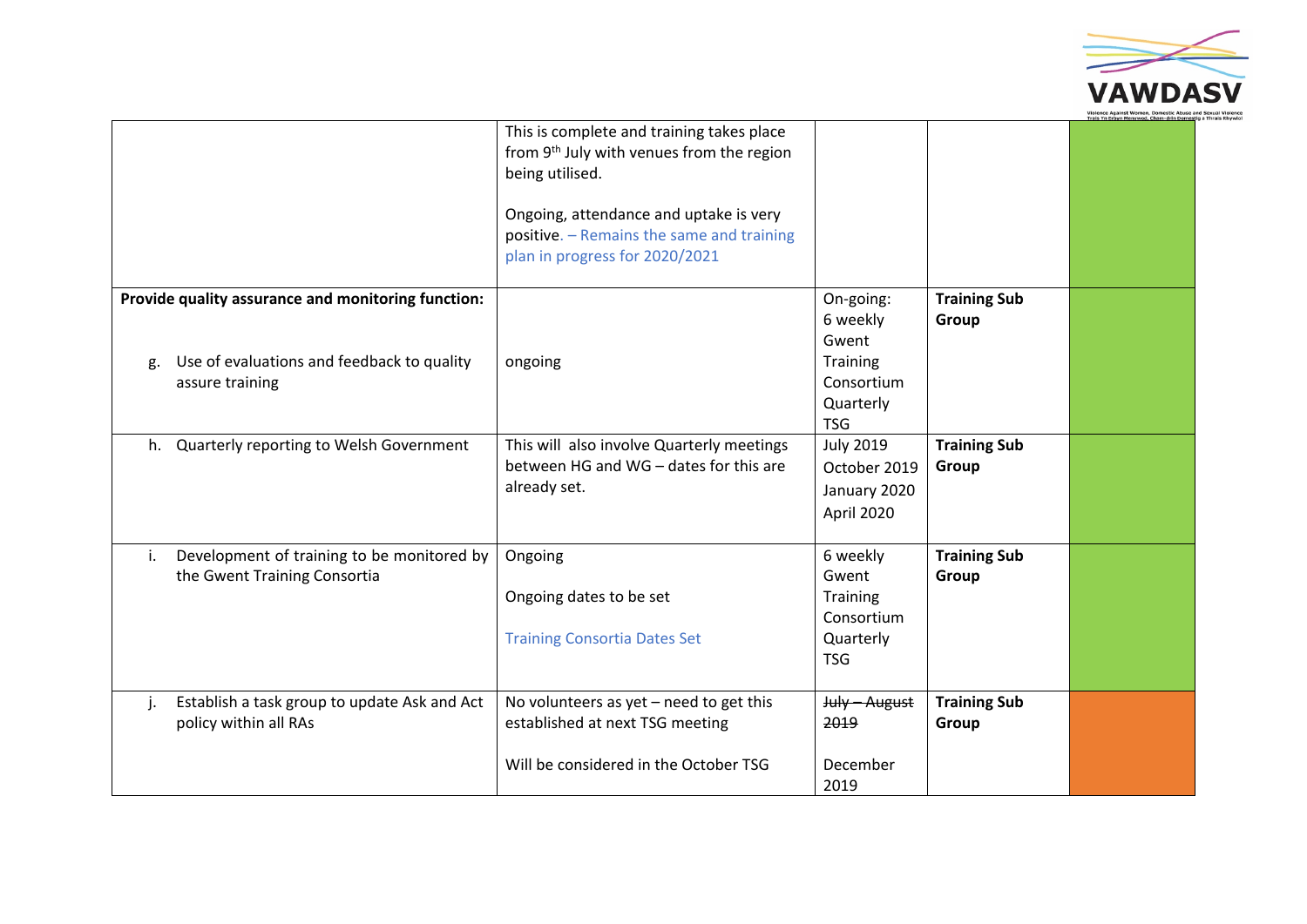

|                                                                                                      | This is ongoing                                                                                                                      |                  |                              | Trais Yn Erbyn Menywod, Cham-drin Domestig |
|------------------------------------------------------------------------------------------------------|--------------------------------------------------------------------------------------------------------------------------------------|------------------|------------------------------|--------------------------------------------|
| Enable effective and meaningful WWP are<br>embedded within all RA to support<br>undertaking training | Each LA has responsibility for this. Support<br>has been offered by the team, there is still<br>work for each LA to be done on this. | December<br>2019 | <b>Training Sub</b><br>Group |                                            |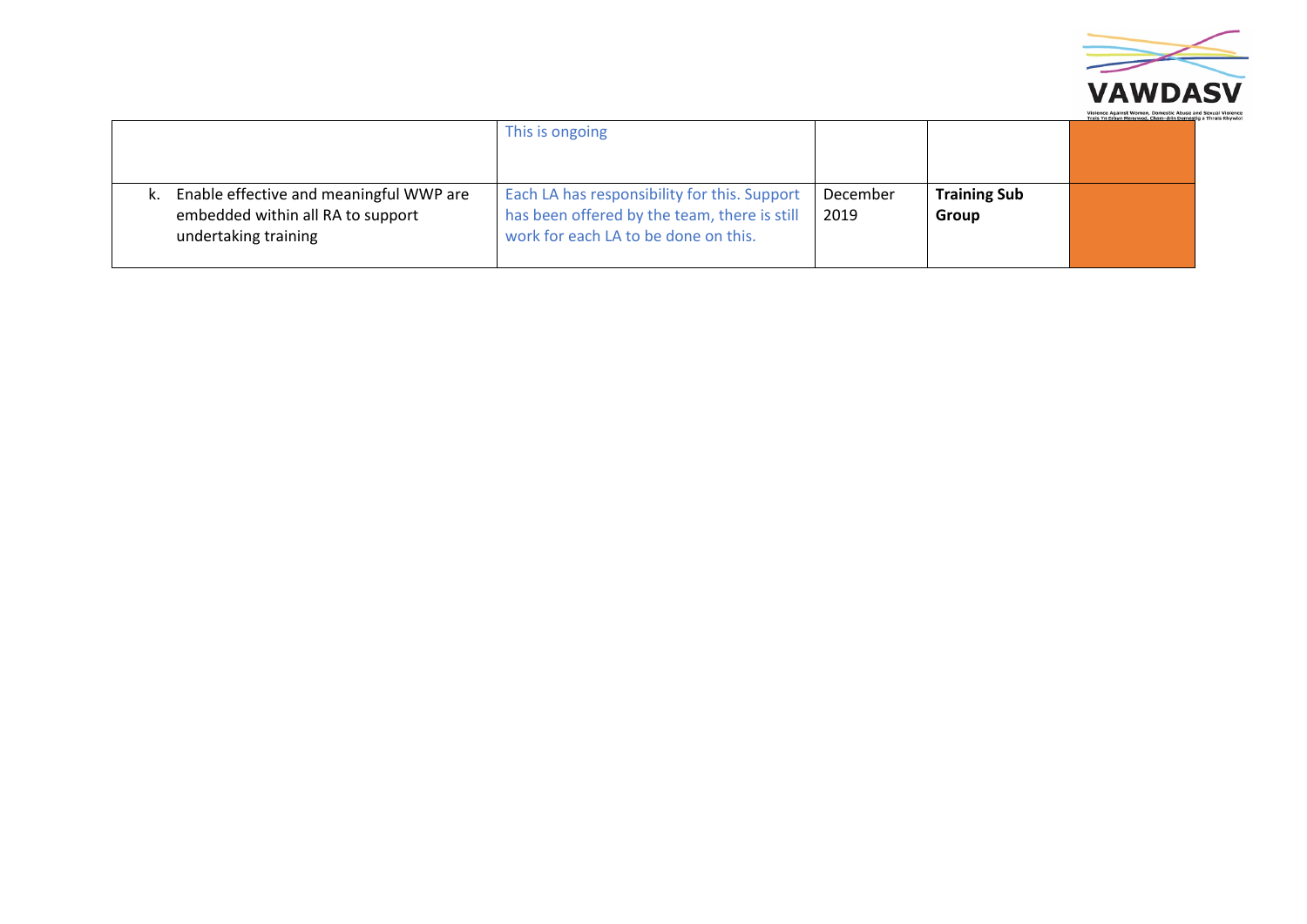

# Strategic Priority 6 – provide victims with equal access to appropriately resourced high quality needs led strength based **gender responsive services**

**Outline of Need:** Providing support to people affected by VAWDASV can be complex and people's experiences and needs can be vastly different. Survivors will choose to engage with services in a variety of ways, there needs to be a range of services that are accessible and can respond effectively and universally to those needs. Survivors felt that there were not enough experts based in key disclosure points like police stations, hospitals and GP surgeries. The Needs Assessment highlighted some of the gaps and capacity issues in specialist service provision. Providers of services raised concerns over insecure funding. Services that are strength-based increase resilience, independence and a life free from abuse. Public services, community and voluntary organisations and independent specialist services all have a key role to play. We will focus working collaboratively to develop a framework for service delivery that is sustainable, informed by survivors and enables clear referral pathways into specialist services.

| 12. Implement the National VAWDASV Commissioning Guidance across Gwent                                                                    |                                                                                                                                                                                      |                   |                                     |                   |
|-------------------------------------------------------------------------------------------------------------------------------------------|--------------------------------------------------------------------------------------------------------------------------------------------------------------------------------------|-------------------|-------------------------------------|-------------------|
| <b>Key Actions</b>                                                                                                                        | <b>Progress/Barriers</b>                                                                                                                                                             | By when           | <b>Sub Group</b><br>Lead            | <b>RAG Status</b> |
| Review and develop data framework                                                                                                         | To be discussed at meeting on 18.06.19<br>Agreed in principle<br>New officer starts 20 January 2020 to<br>prioritise this area of work                                               | June 2019         | <b>Needs</b><br>Assessment<br>Group |                   |
| Complete comprehensive needs assessment for<br>victims/survivors, children and perpetrators (links<br>back to other strategic priorities) | Still awaiting returns from a small number<br>of services<br>To be completed over Christmas and New<br>Year<br>New officer starts 20 January 2020 to<br>prioritise this area of work | September<br>2019 |                                     |                   |
| Improve strategic buy-in to VAWDASV agenda                                                                                                | To be discussed at meeting on 20.06.19<br>Briefing paper for Boards to be drafted                                                                                                    | On-going          | Commissioning<br>Group              |                   |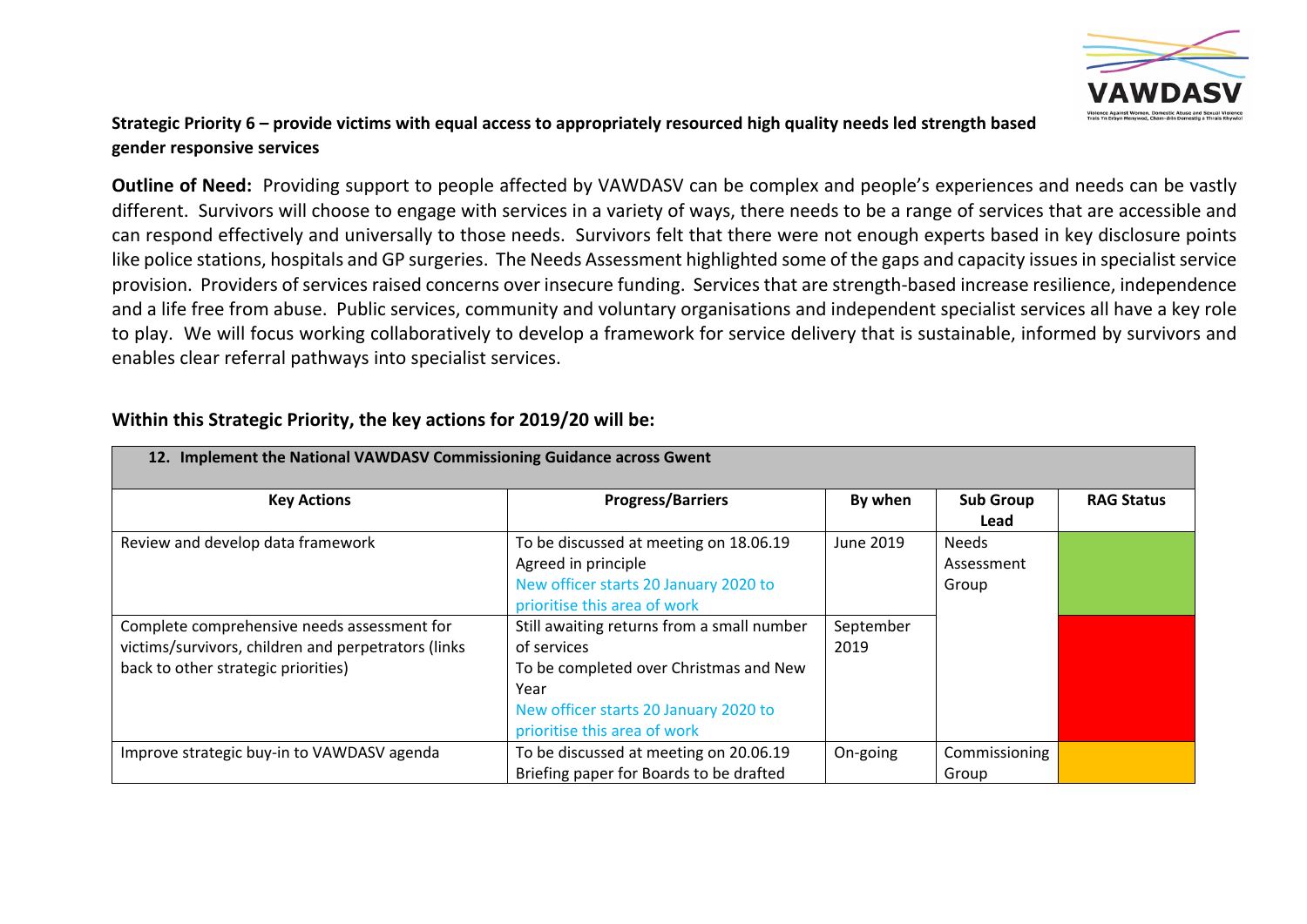

|                                                                             |                                           |                   |               | Trais Yn Erbyn Menywod, Chan |
|-----------------------------------------------------------------------------|-------------------------------------------|-------------------|---------------|------------------------------|
|                                                                             | New officer starts 20 January 2020 to     |                   |               |                              |
|                                                                             | prioritise this area of work              |                   |               |                              |
| Develop VAWDASV commissioning principles                                    | To be discussed at meeting on 20.06.19    | Completed         |               | Completed                    |
|                                                                             | Agreed at meeting                         |                   |               |                              |
| Develop shared core service quality standards                               | To be discussed at future meetings        | <b>March 2020</b> |               |                              |
|                                                                             | New officer starts 20 January 2020 to     |                   |               |                              |
|                                                                             | prioritise this area of work              |                   |               |                              |
| Develop a strategic risk register and then maintain                         | To be discussed following Needs           | On-going          |               |                              |
|                                                                             | Assessment                                |                   |               |                              |
|                                                                             | Needs assessment delayed                  |                   |               |                              |
|                                                                             | New officer starts 20 January 2020 to     |                   |               |                              |
|                                                                             | prioritise this area of work              |                   |               |                              |
| Draft a VAWDASV Commissioning Strategy for Gwent                            | Principles agreed = work continuing       | <b>March 2020</b> |               |                              |
|                                                                             | New officer starts 20 January 2020 to     |                   |               |                              |
|                                                                             | prioritise this area of work              |                   |               |                              |
| 13. Ensure the sustainability of specialist high risk services across Gwent |                                           |                   |               |                              |
|                                                                             |                                           |                   |               |                              |
| Ensure those sexually exploited in the sex industry are                     | Two specific strategic groups are in      | On-going          | Exiting       |                              |
| included when developing victim and exit strategies                         | existence.                                |                   | Strategic     |                              |
|                                                                             | Specific case referred to Safeguarding    |                   | Group         |                              |
|                                                                             | <b>Review Meeting</b>                     |                   |               |                              |
| Work with the IDVA team and commissioners to                                | This is being discussed and SDG and Board | On-going          | SDG and Board |                              |
| support the sustainability of the IDVA service in                           | with discussions with Gwent OPCC          |                   |               |                              |
| Gwent                                                                       | Paper to be presented to Board in January |                   |               |                              |
|                                                                             | 2020                                      |                   |               |                              |
| Work with New Pathways and commissioners to                                 | New Pathways directly liaising with Gwent | On-going          | SDG and Board |                              |
| support the sustainability of the ISVA service across                       | <b>OPCC</b>                               |                   |               |                              |
| Gwent                                                                       | Do we need an update at Board?            |                   |               |                              |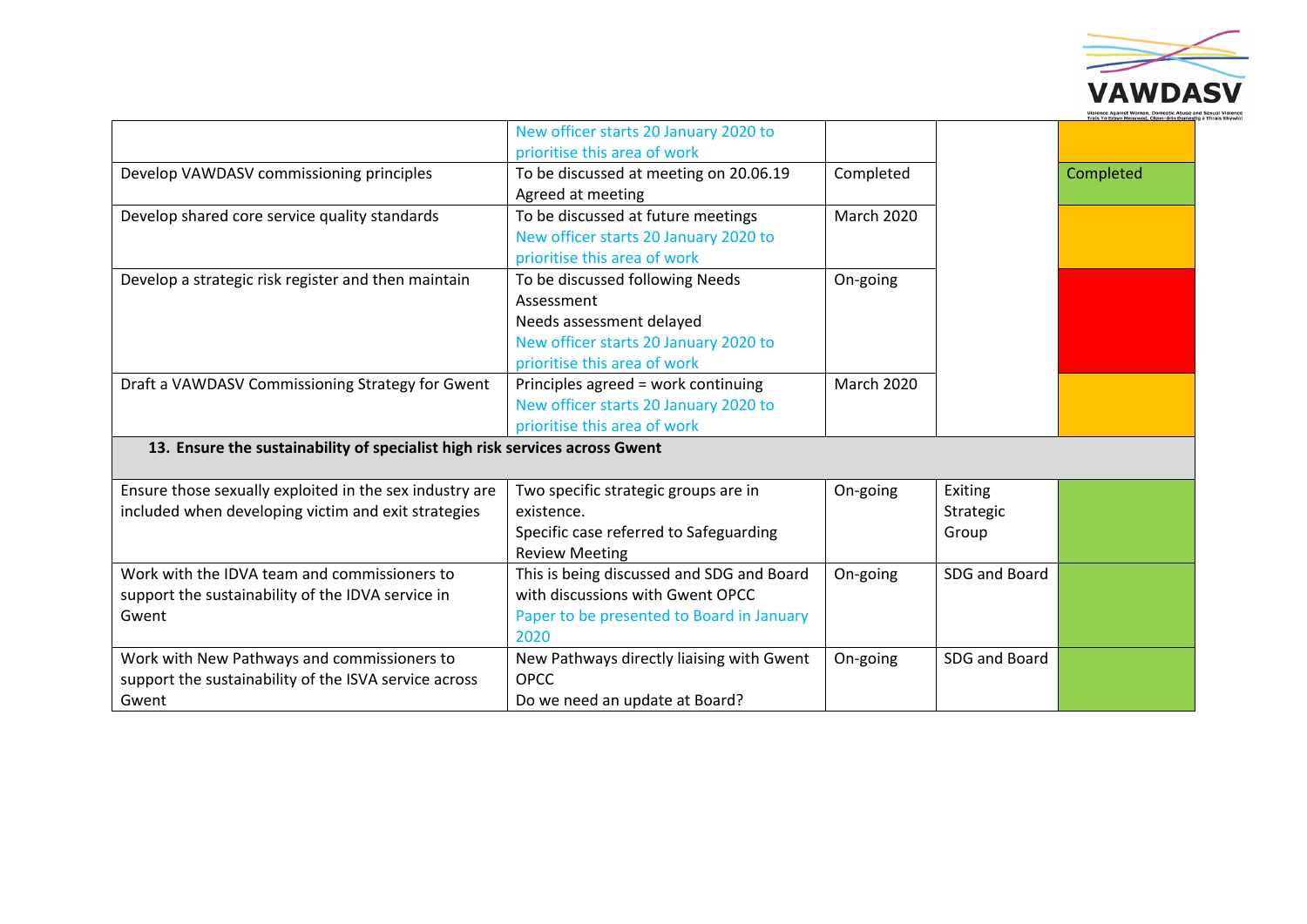

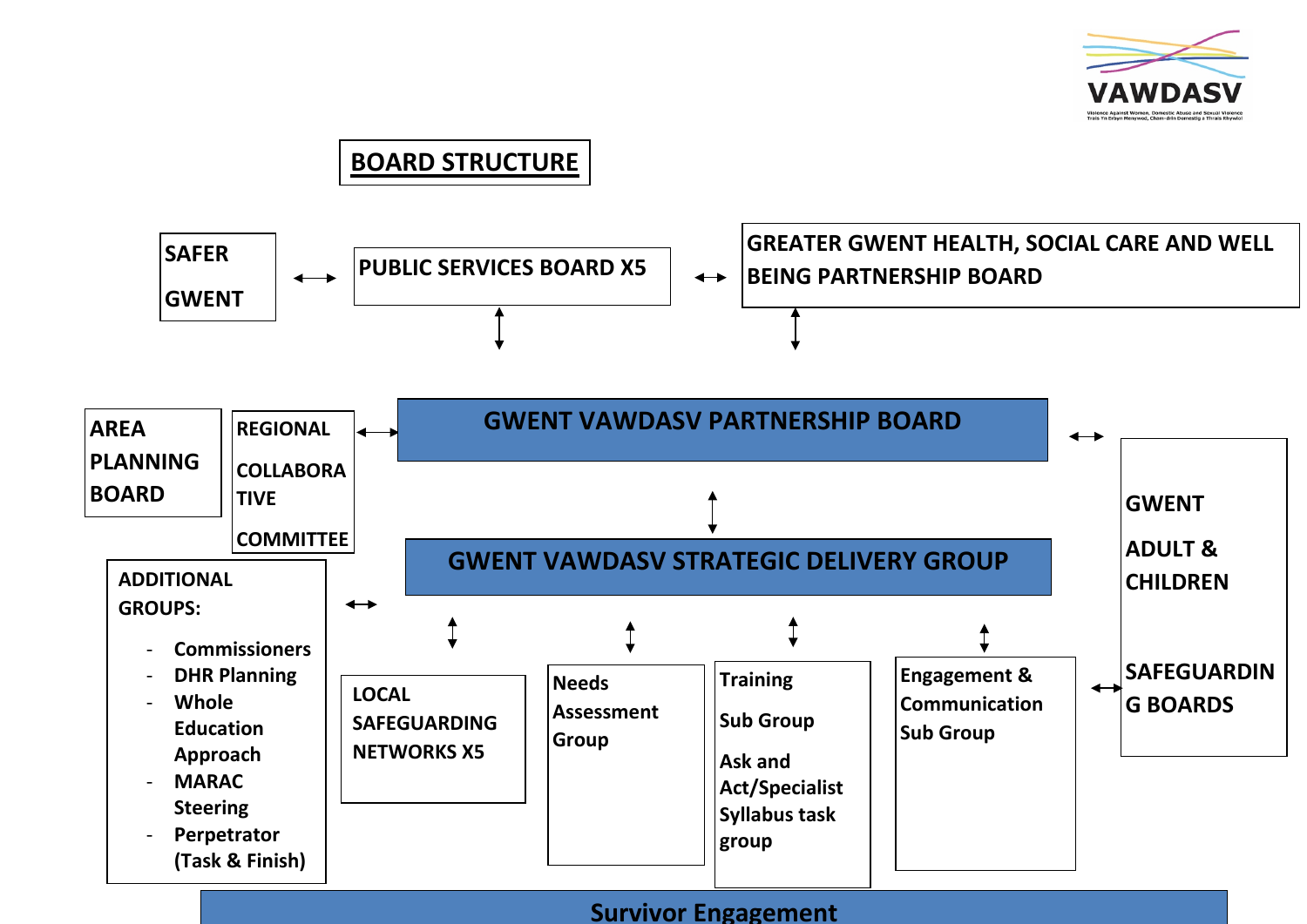

# **Glossary**

- A&A Ask and Act
- APR Adult Practice Review
- CPR Child Practice Review
- DACC Domestic Abuse Conference Call
- DHR Domestic Homicide Review
- GTC Gwent Training Consortium
- GWASB Gwent Wide Adult Safeguarding Board
- IDVA Independent Domestic Violence Adviser
- ISVA Independent Sexual Violence Adviser
- Live Fear Free Helpline National Advice Help line
- LSN Local Safeguarding Network
- MARAC Multi Agency Risk Assessment Conference
- ONS Office of National Statistics
- QA Quality Assurance
- RA Relevant Authorities